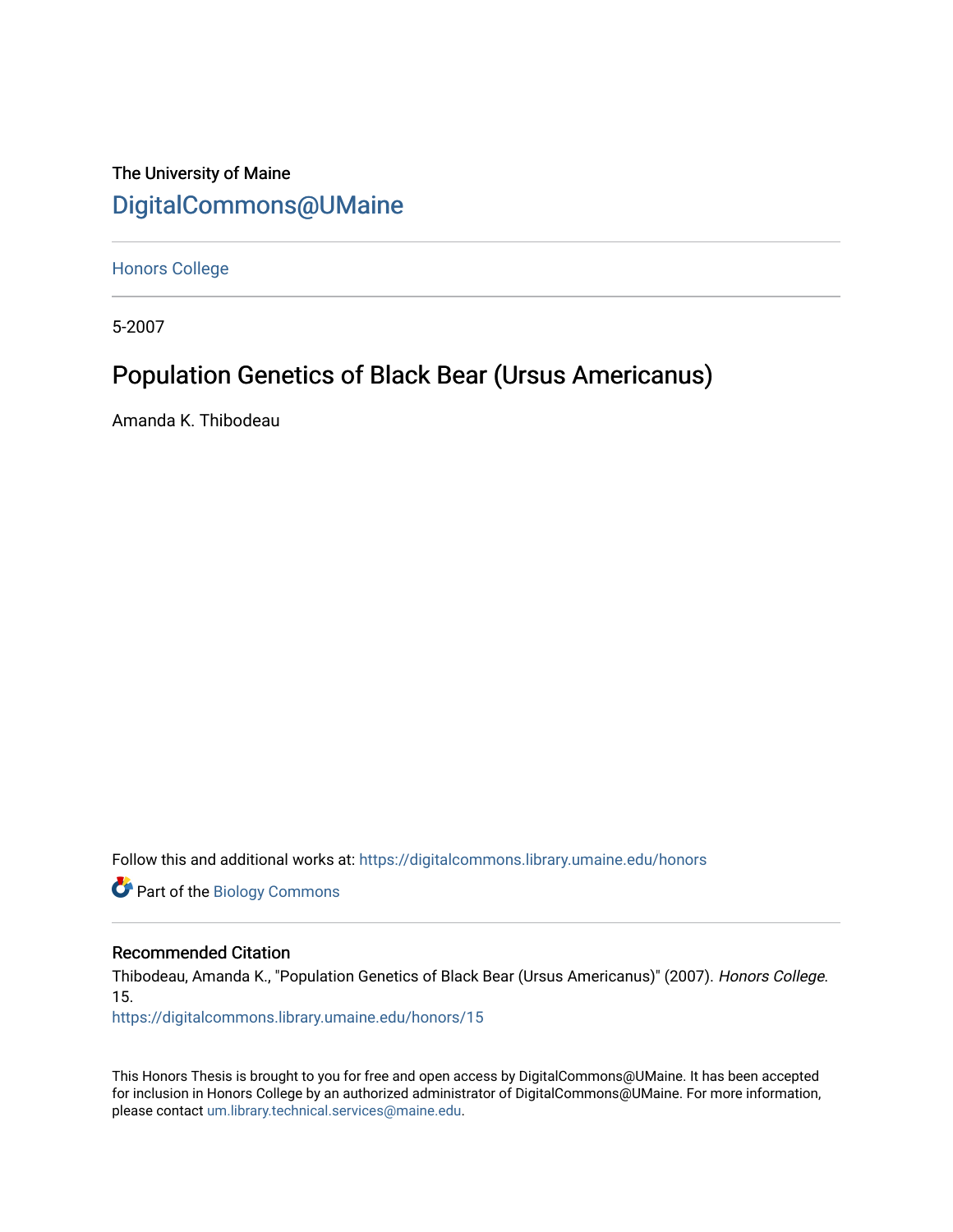# POPULATION GENETICS OF BLACK BEAR (URSUS AMERICANUS*)*

by

Amanda K. Thibodeau

# A Thesis Submitted in Partial Fulfillment of the Requirements for a Degree with Honors (Biology)

The Honors College

University of Maine

May 2007

Advisory Committee:

Irving Kornfield, Professor of Biology and Molecular Forensics, Advisor Paul Rawson, Associate Professor of Marine Science

William Glanz, Associate Professor of Zoology and Cooperating Associate Professor of Wildlife

Charlie Slavin, Dean of the Honors College and Associate Professor of **Mathematics** 

Margaret O. Killinger, Adjunct Assistant Professor in Honors (History)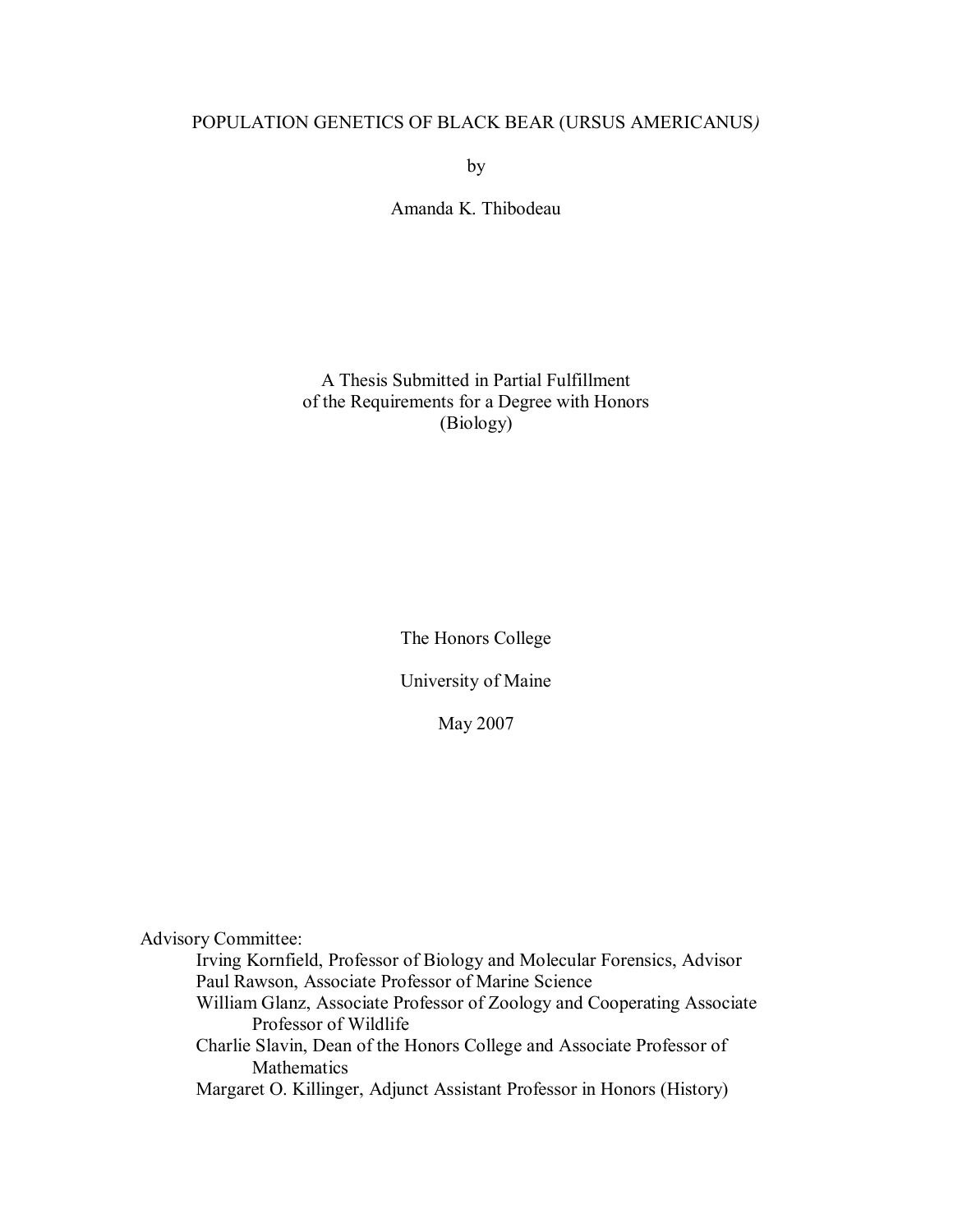Copyright 2007 Amanda K. Thibodeau

All Rights Reserved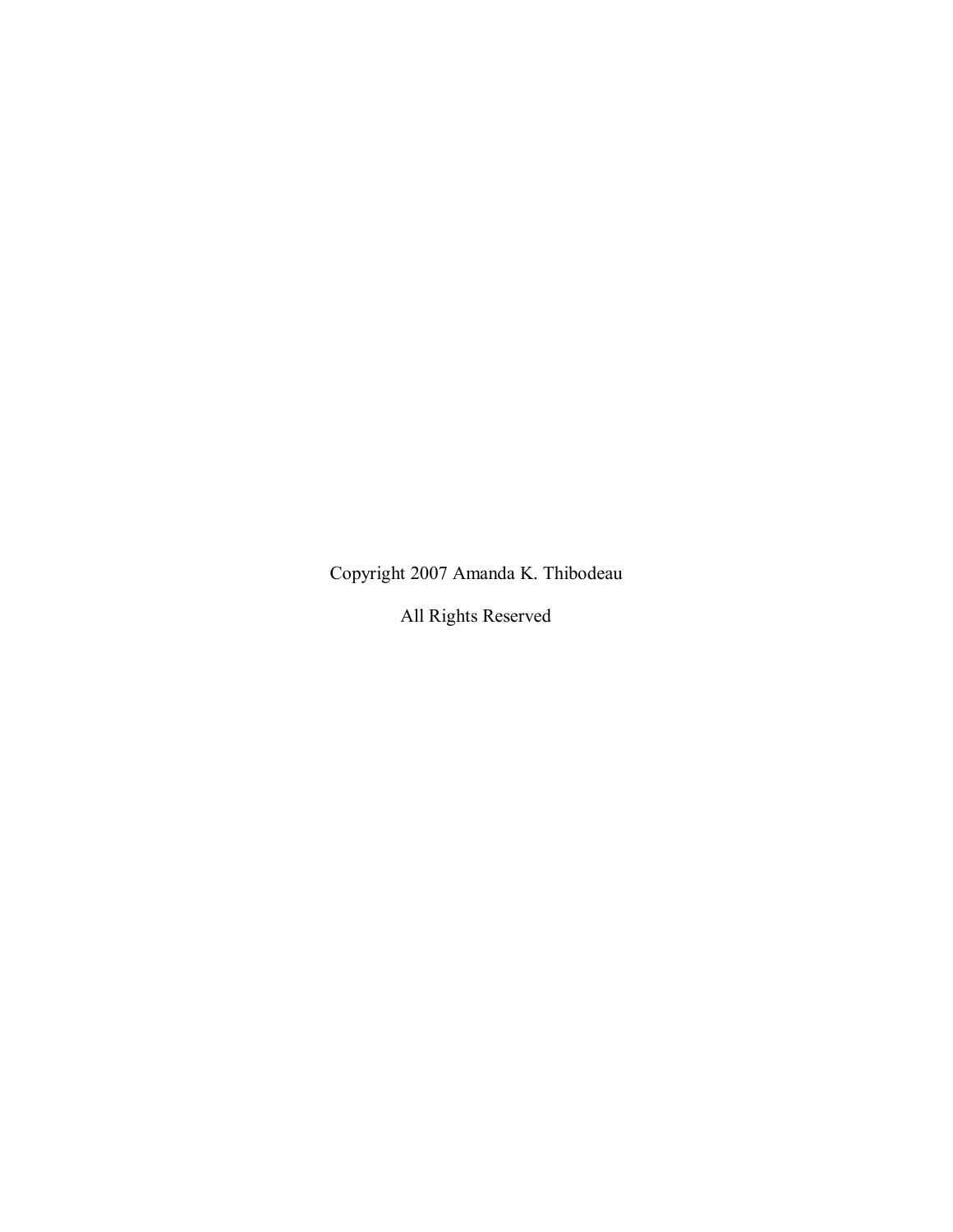## ABSTRACT

DNA analysis is a ubiquitous tool to identify variation within populations. By using microsatellites, highly variable genetic loci distributed throughout the entire nuclear genome, genetic characteristics can be identified in the population. Genetic variation in the black bear, *Ursus americanus,* was characterized through samples gathered from the Maine population. In total, five loci were characterized for analysis. In order to aid in wildlife forensic cases, I examined genetic variations in black bears. The range of observed heterozygosity for the population sample was 0.729-0.871; the number of alleles per locus ranged from 7 to 15. Sampling the population and determining the frequencies of the alleles can introduce information about the genetic characteristics of the population. The allele frequencies that have been recorded here can be used in cases to determine if two unknown samples are from a single individual, or to determine that samples came from different animals. Analysis of the information can also aid in the knowledge of population structure and genetic diversity within the population. With the characterization of individuals within a family, multiple paternity, a phenomenon seen in several different taxa, can be observed. In this population study, however, multiple paternity was not observed.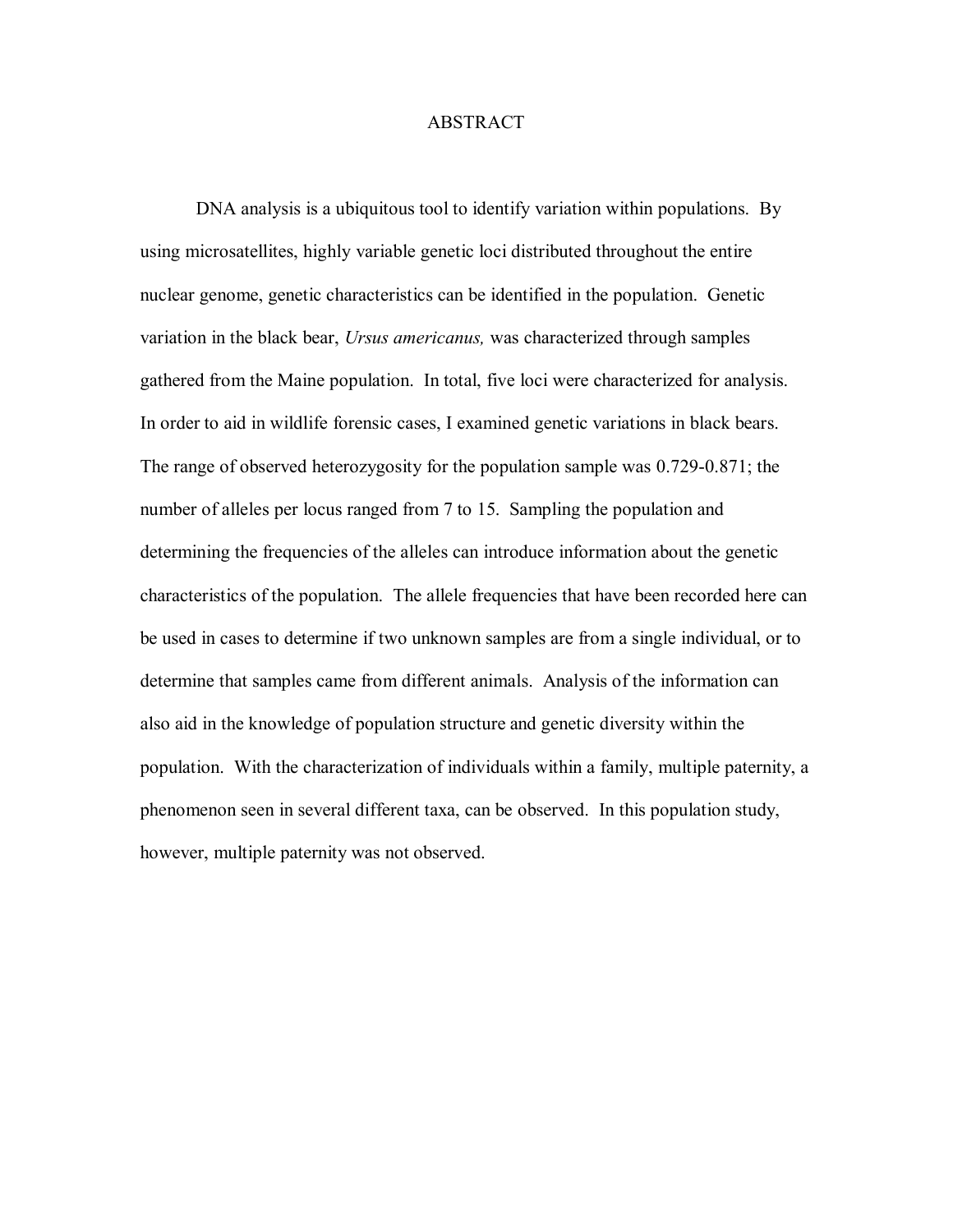## AKNOWLEDGEMENTS

I would like to thank Randy Cross, from the Maine Department of Inland Fisheries & Wildlife. I would also like to thank Rita Seger, for without her own project, I may not have had as many black bear samples along with knowledge about the family dynamics as I do. I thank my advisor, Dr. Irv Kornfield, for giving me the opportunity to work so closely with him and teaching me the importance of wildlife forensics; without his help this project would have never seen the light of day. I also thank my thesis committee: Dr. Charlie Slavin, Dr. Paul Rawson, Dr. William Glanz, and Dr. Margaret Killinger who have been very patient with the unconventional schedule my research has taken. I thank the members of the Kornfield Lab who have taken me by the hand and shown me the light of wildlife forensic research when I was in the dark. I would like to especially thank Lisa Kranich for teaching me essentially all I know about forensic lab technique and Dan Dendanto who patiently sat down with me and explained to me the data I was getting and how to interpret it for my thesis.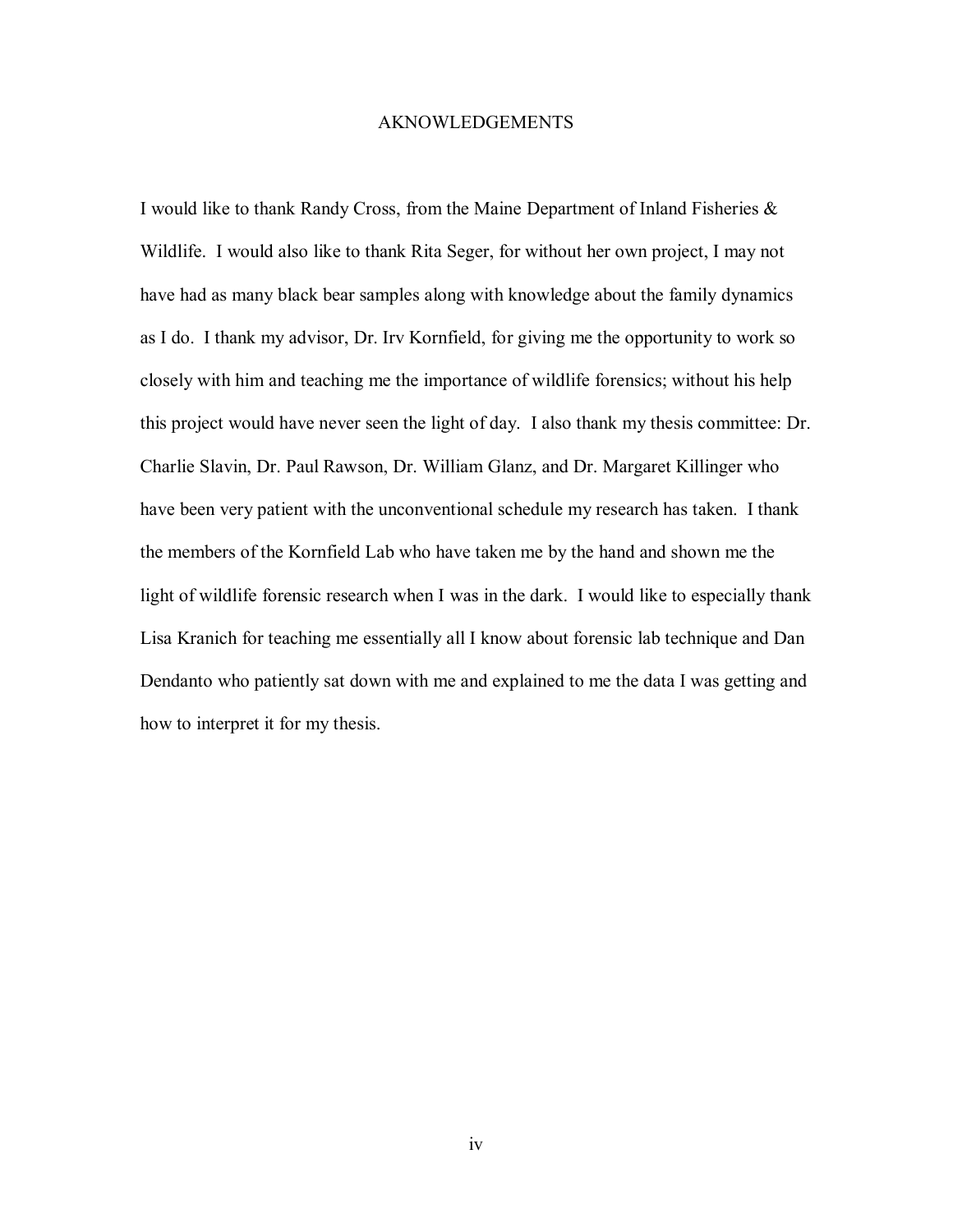# TABLE OF CONTENTS

# Text

# Appendix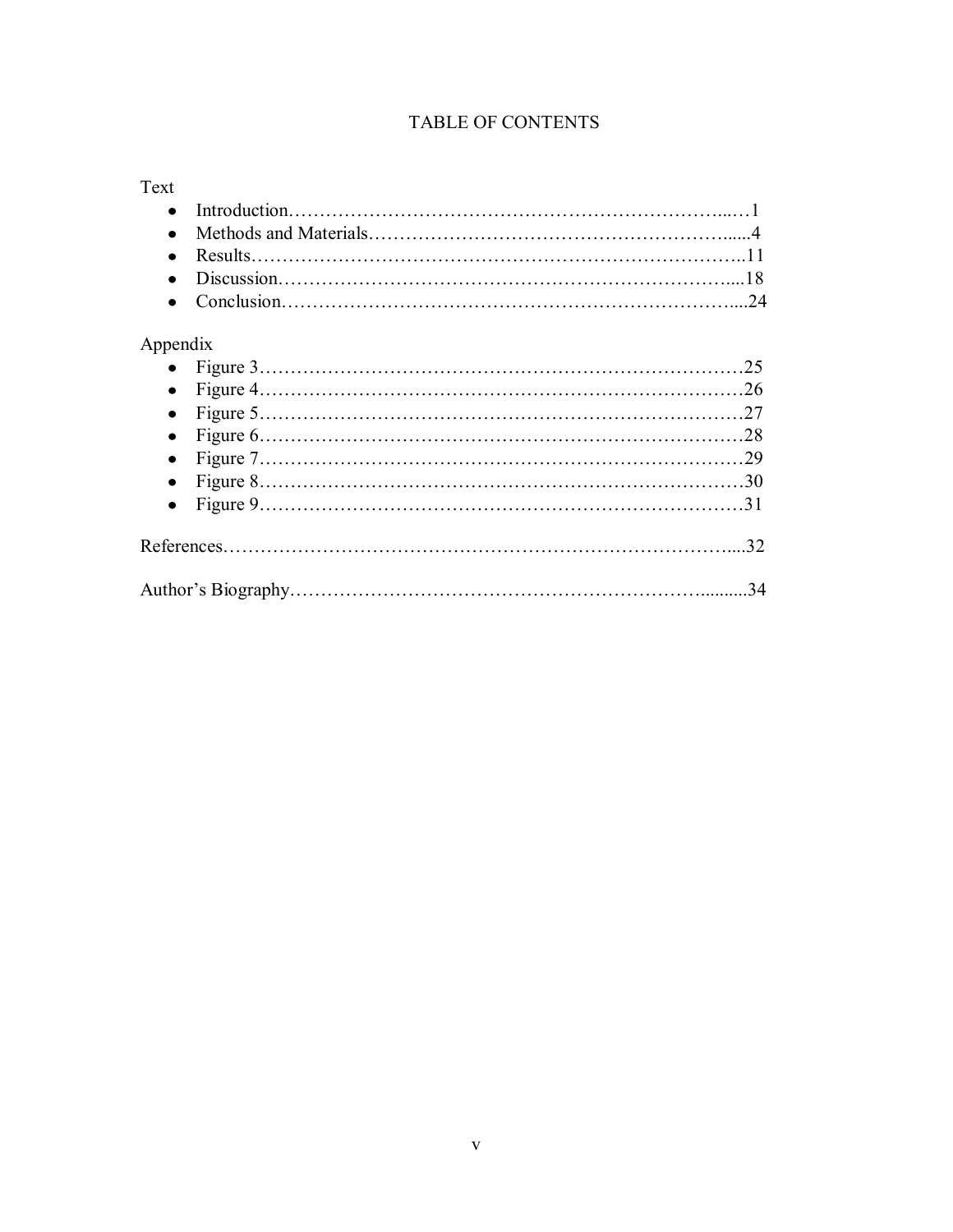### INTRODUCTION

In the State of Maine, the black bear, *Ursus americanus*, is an important part of the state's ecosystem. With the Maine black bear population estimated at a healthy 23,000 animals today, the State has regulated the legal harvesting of this large mammal during specific periods in the fall (Martin et al., 2006). The legal hunting season for Maine black bear typically spans from late August to late November (MDIFW, 2007). When a person is suspected of hunting a Maine black bear outside of the legal season, an investigation is launched and evidence is gathered to address the accusation of illegal activity. Many times, an investigation can be greatly helped with the collection of bear DNA evidence, but lack of a reference database complicated interpretation of the evidence until recently.

A study of genetic variation was performed to create a reference database for allelic frequencies in the population. I used DNA profiling to examine variation among samples of DNA from a portion of the Maine black bear population. DNA profiling uses microsatellite loci as markers; they are sections of DNA that possess a repeat motif of two to four base pairs. Microsatellites are used because they are highly polymorphic within a population and have high mutation rates; they are thus regarded as a great tool for differentiating individuals within populations (Jarne and Lagoda, 1996).

Determining the frequency of alleles at a particular locus in a population helps in forensic investigations by assessing the inclusion of samples, the probability that two samples have the same multilocus genotype. Determining the likelihood of a genotype requires the use of an allelic database to aid in determination of inclusion. Determining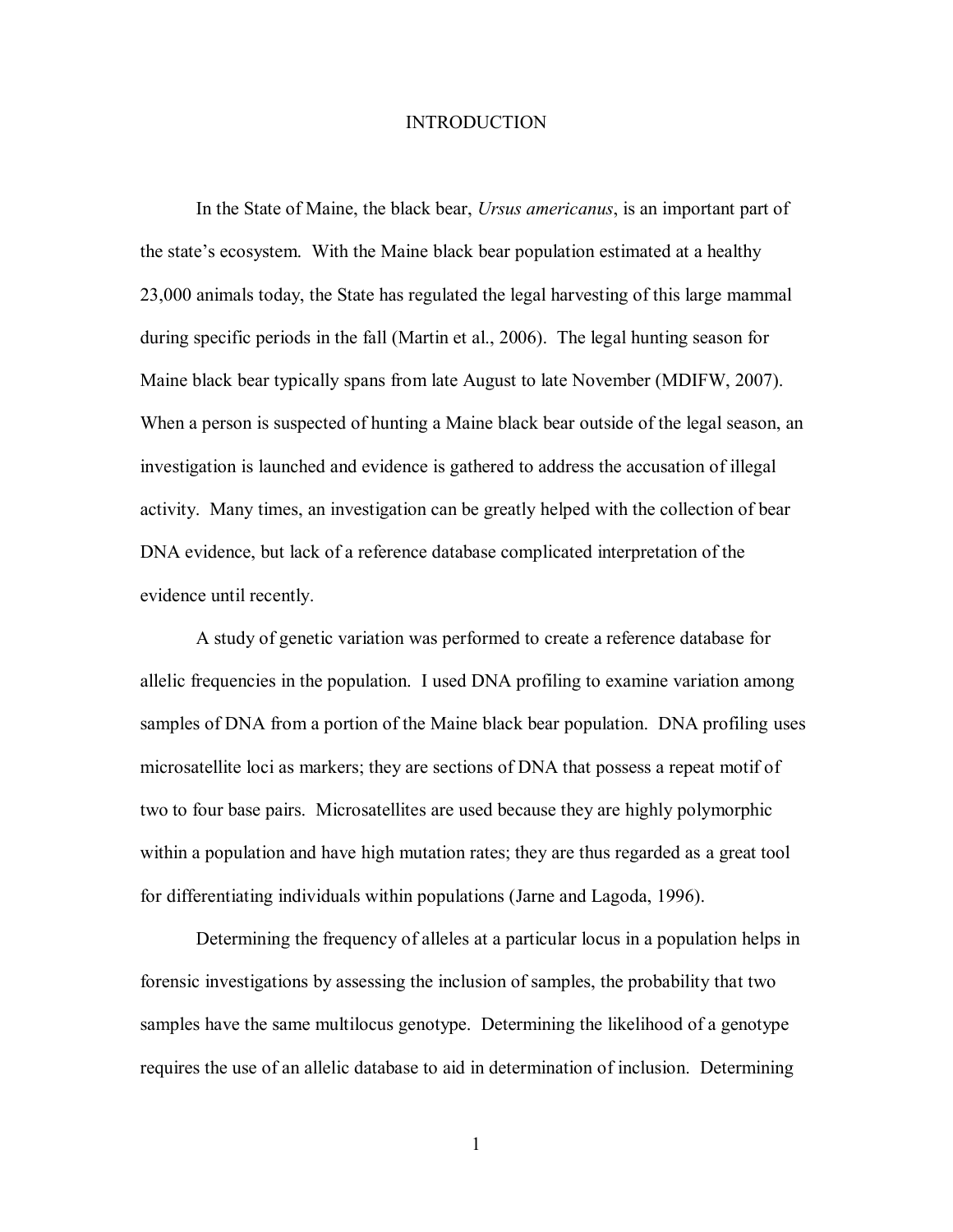exclusion does not rely upon knowledge of population genetic structure but rather on the accurate processing and analysis of genetic information from the samples. Having the database assists in the prosecution of illegal activities especially when there is no other evidence or witnesses to corroborate the prosecution's speculations. In this study, allelic frequencies determined at five loci were used to establish a database. By creating a database of the frequency of alleles within a population, the probability that a specific multilocus profile can occur can be estimated. Knowing the probability of two individuals sharing the same alleles at a specific location can help aid in criminal forensic cases.

In addition, examining genotypes can be used to generate pedigrees and estimate multiple paternity or polyandry (multiple mating in females) in black bears to be studied. Analyzing loci can potentially reveal multiple paternity in a litter with a size >1 offspring in the population of black bears. During the careful collection of samples in the field, notation was made of known family kinship. Kinships were known for mother-offspring combinations, with spans of generations including current cubs, yearlings and offspring from previous years that now have their own families. Polyandry or multiple paternity has been documented in many taxa. Multiple paternity documented in other taxa include antelopes (Carling et al., 2003), snowshoe hare (Burton, 2002), white-tailed deer (DeYoung et al., 2002), mice (Baker et al. ,1999*b*), bats (Rossiter et al., 2000), birds (Griffith et al., 2002) and many others.

With the identification of polyandry or multiple paternity in families of the black bear population a dominant male is sometimes observed. A dominant or super male is a male in the population that has been found to sire a greater percentage of the population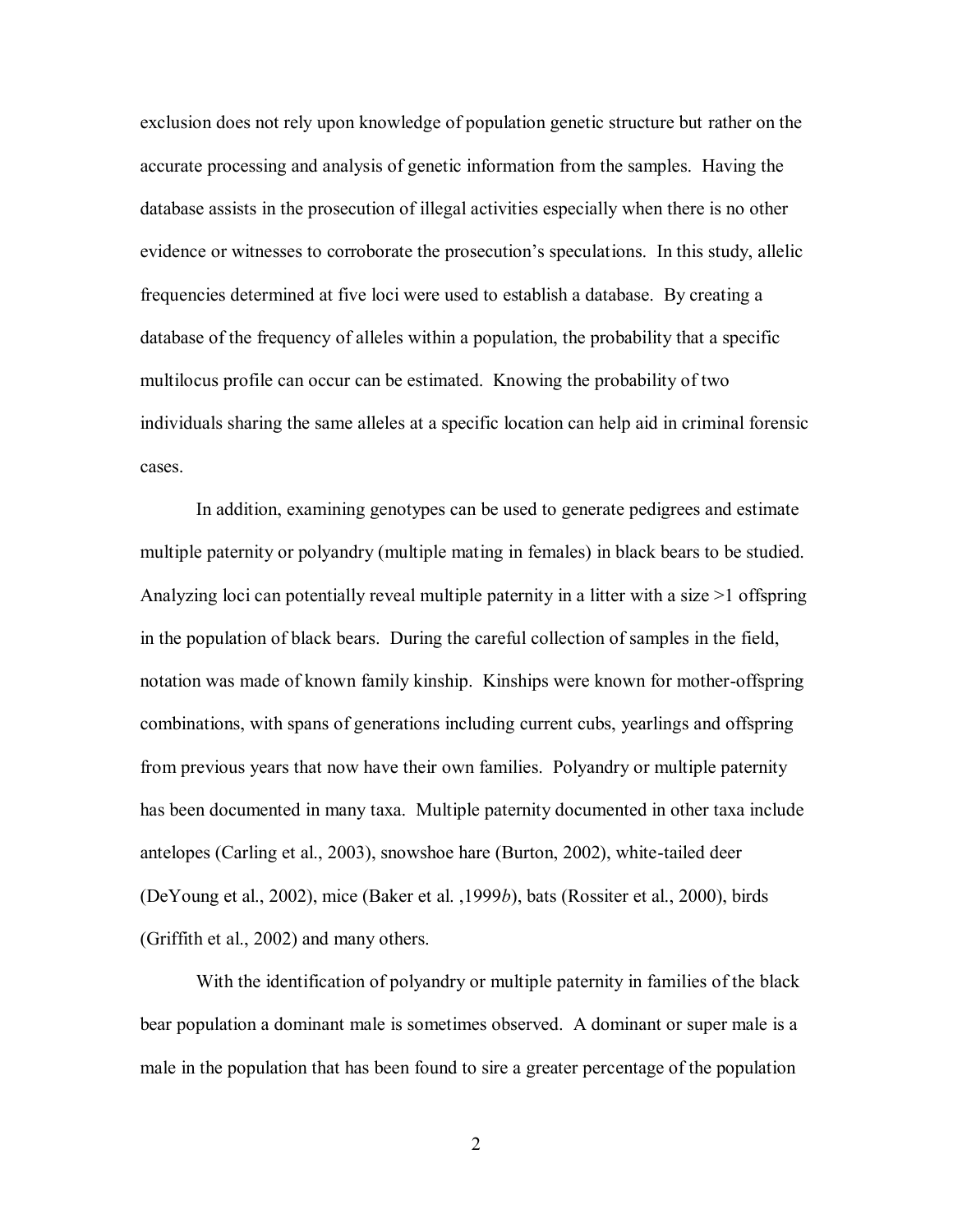than any other male that has been characterized and found to have offspring. The key to a super male is "multiple mating; their reproductive success is expected to increase as their number of mates rises" (DeWoody 2005, p1404). There are several different theories explaining why one male in the population dominates the breeding over others. One of the obvious answers is pure size. If one animal is larger than the rest, that individual may dominate others and have access to more breeding females (Kovach 2003). Another hypothesis is that the super male might be extremely fertile. It is well known that it is advantageous for the male to mate with as many females as possible to pass on their genotype to as many offspring as possible to secure their position in evolution.

This research is the first to examine genetic variation in Maine black bears. As such, it will be used in both forensic cases and will help in understanding the population biology of the species.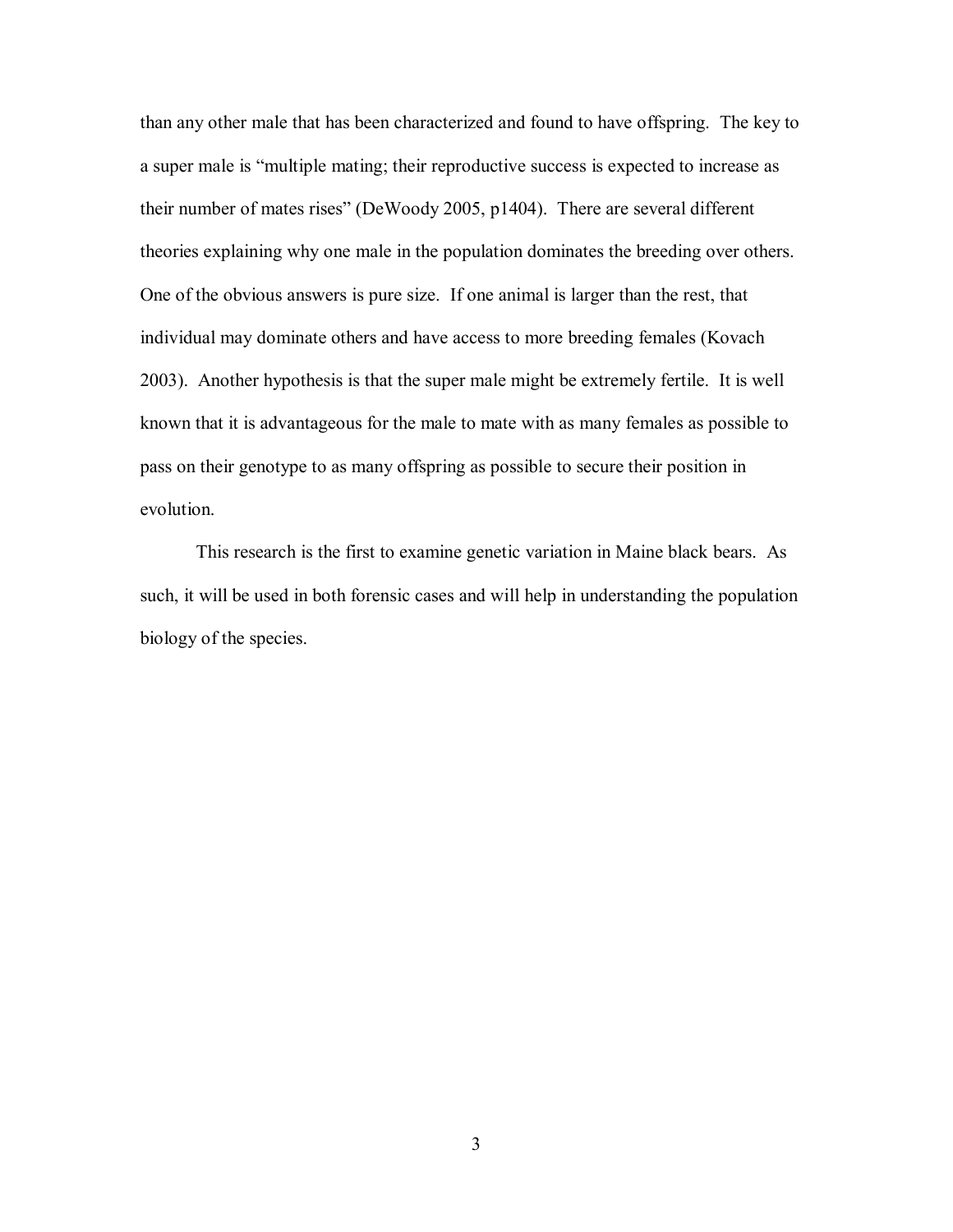#### METHODS AND MATERIALS

# *Sample Collection*

DNA was obtained via tissue (bear footpad as well as muscle tissue from bear hunts), hair, earplug, and buccal swab samples from black bears in Maine. Several groups collected samples using different techniques for the range of samples taken. The footpads were shed by the bear and collected from the den floor and placed into a manila envelope. If available a tuft of hair was taken from adults and then placed into the same manila envelope as footpad. The buccal swabs were taken by inserting a sterile cotton swab into the animal's mouth and rubbing against the cheek and molars, then placed into a sterile container. Plugs of tissue from cubs' ears were taken as tags were applied to the animals. The ear punches were then placed in a manila envelope and allowed to air dry. The pieces of muscle tissue were collected at tagging stations around the State and placed into labeled zipper-locked bags. Samples were collected by game wardens from locations indicated in Figure 1. In all, 162 samples were collected and given to the Molecular Forensics Laboratory at the University of Maine.

#### *Extracting DNA from Samples*

The tissue samples were stored at -25° C. Ear plug and buccal swab samples were stored at  $5^{\circ}$  C. The DNA was extracted from all of the samples using QIAamp® DNA Mini Kit (Qiagen, Valencia, CA) following the manufacturer's tissue extraction protocol. For each sample, about 25mg of the sample was obtained by cutting a piece of the sample with a sterile razor blade. Samples were placed into  $1.5$  ml tubes and  $180 \mu$ l of Buffer ATL (Qiagen, Valencia, CA) was added to each tube. To digest tissue, 20 l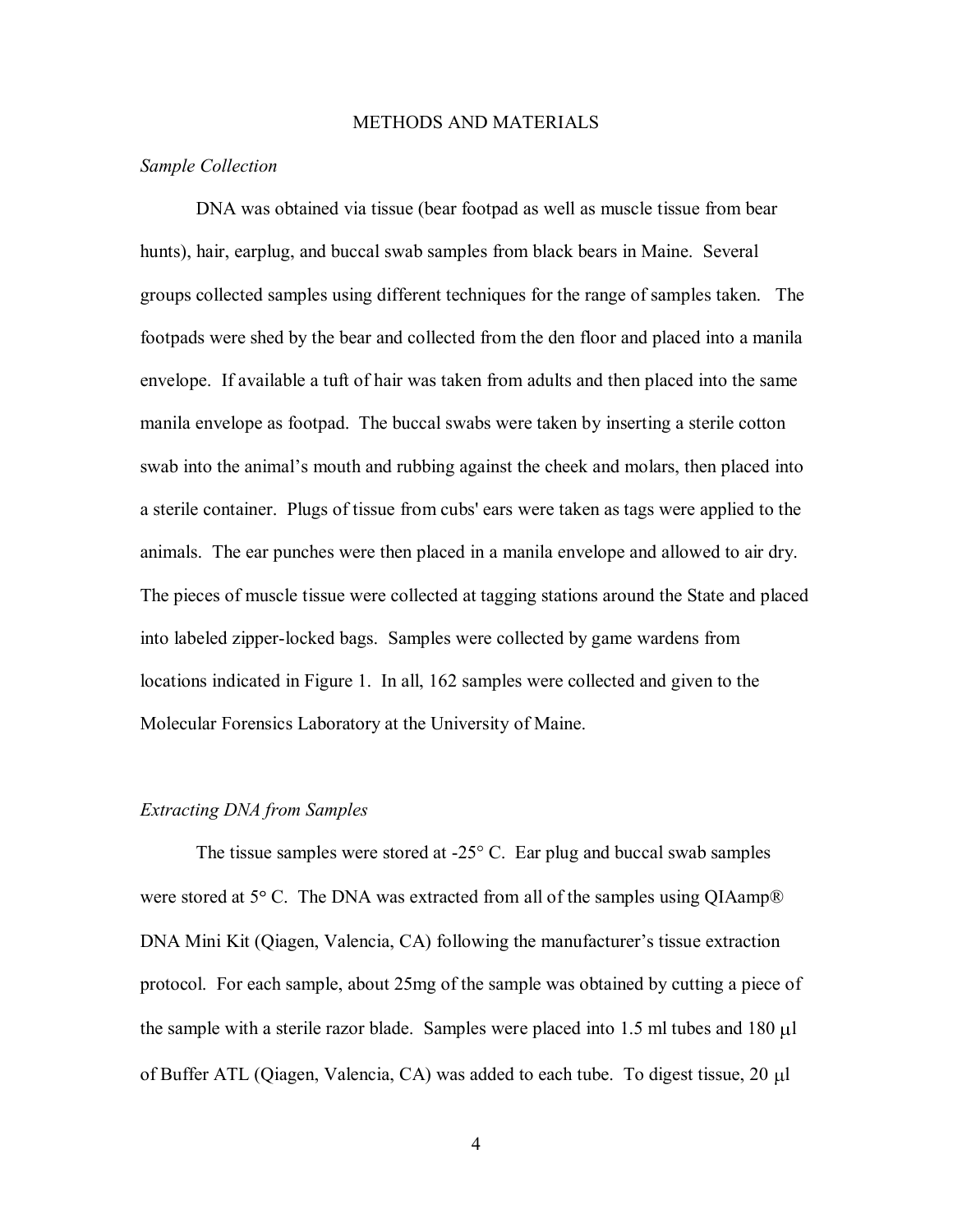Figure 1. Bear collection locations.

Each  $\bullet$  represents one population location.

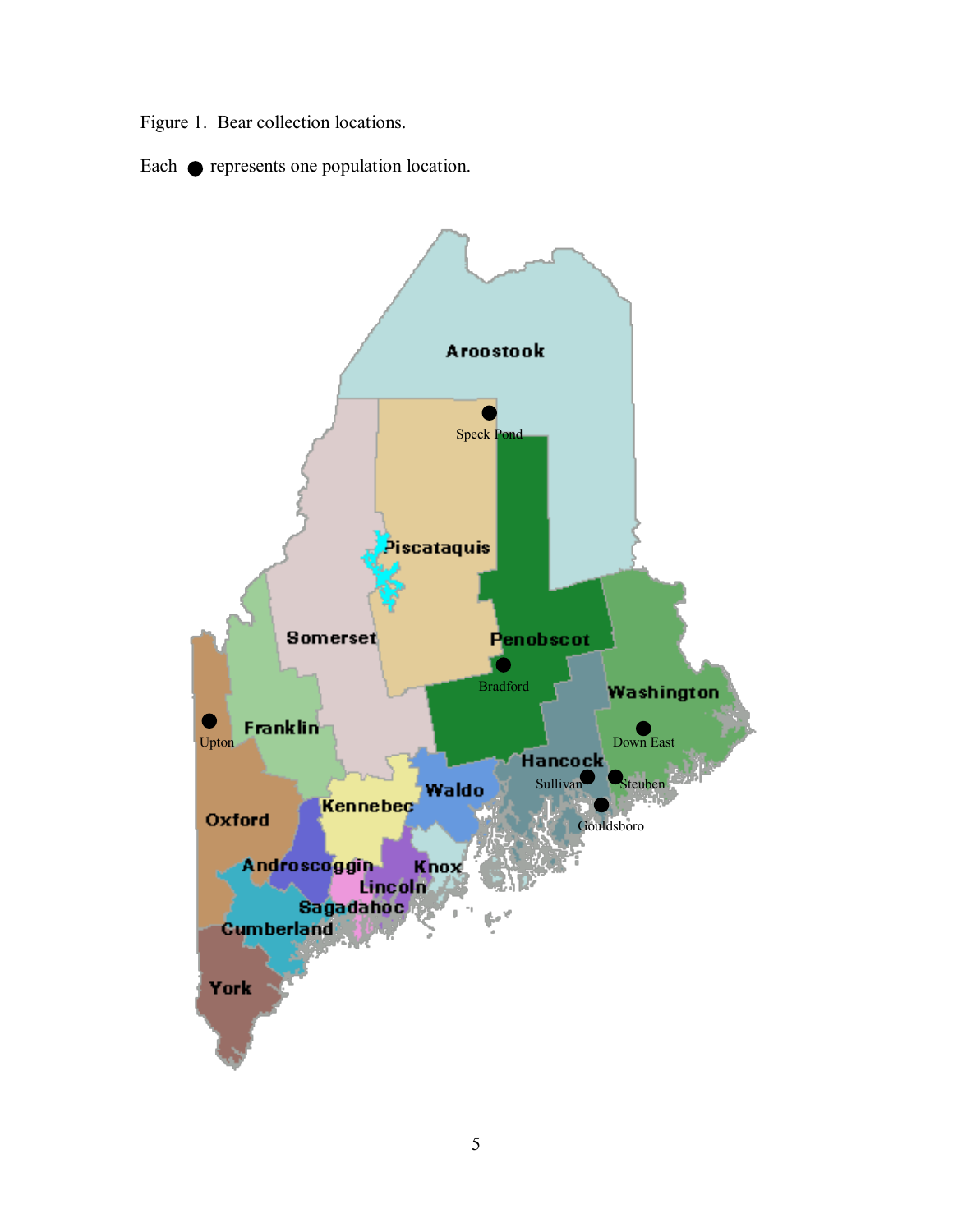of Proteinase K was added to each tube, and then mixed by vortexing. Tubes were incubated in a water bath at 56  $\degree$ C overnight. After incubation, the tubes were briefly centrifuged at  $7,000$  rpm. 200  $\mu$ l of Buffer AL (Qiagen, Valencia, CA) was added to each sample and mixed by vortexing for about 15 seconds, then incubated in a water bath at 70  $\degree$ C for 10 minutes. After incubation, the tubes were centrifuged for 30 seconds at 7,000 rpm. 200 µl of 95-100% ethyl alcohol was added to each sample and vortexed for 30 seconds at 7,000 rpm.

The entire liquid contents of each tube was placed into the top of a QIAamp spin column placed in a 2.0 ml collection tube. The tubes were centrifuged at 7,000 rpm for 1 minute. The spin columns were then placed into new 2.0 ml collection tubes, and the filtrates in the old collection tubes was discarded.

 $500 \mu$ l Buffer AW1 (Qiagen, Valencia, CA) was added to each column and centrifuged for 1 minute at 7,000 rpm. The spin columns were placed again into new collection tubes and the old collection tubes that contained the filtrate was discarded. 500 l of Buffer AW2 (Qiagen, Valencia, CA) was added to each column and then centrifuged at 14,000 rpm for 3 minutes. The spin columns were placed into new 2.0 ml collection tubes and centrifuged, without adding anything, at 14,000 rpm for 1 minute.

The spin columns were then placed into 1.5 ml microcentrifuge tubes, 75  $\mu$ l of buffer AE was added to each tube, and tubes were incubated at room temperature for 3 minutes. The tubes were then centrifuged at 8,000 rpm for 1 minute. Resulting DNA samples were stored at  $4^{\circ}$ C until needed for the microsatellite PCR reactions.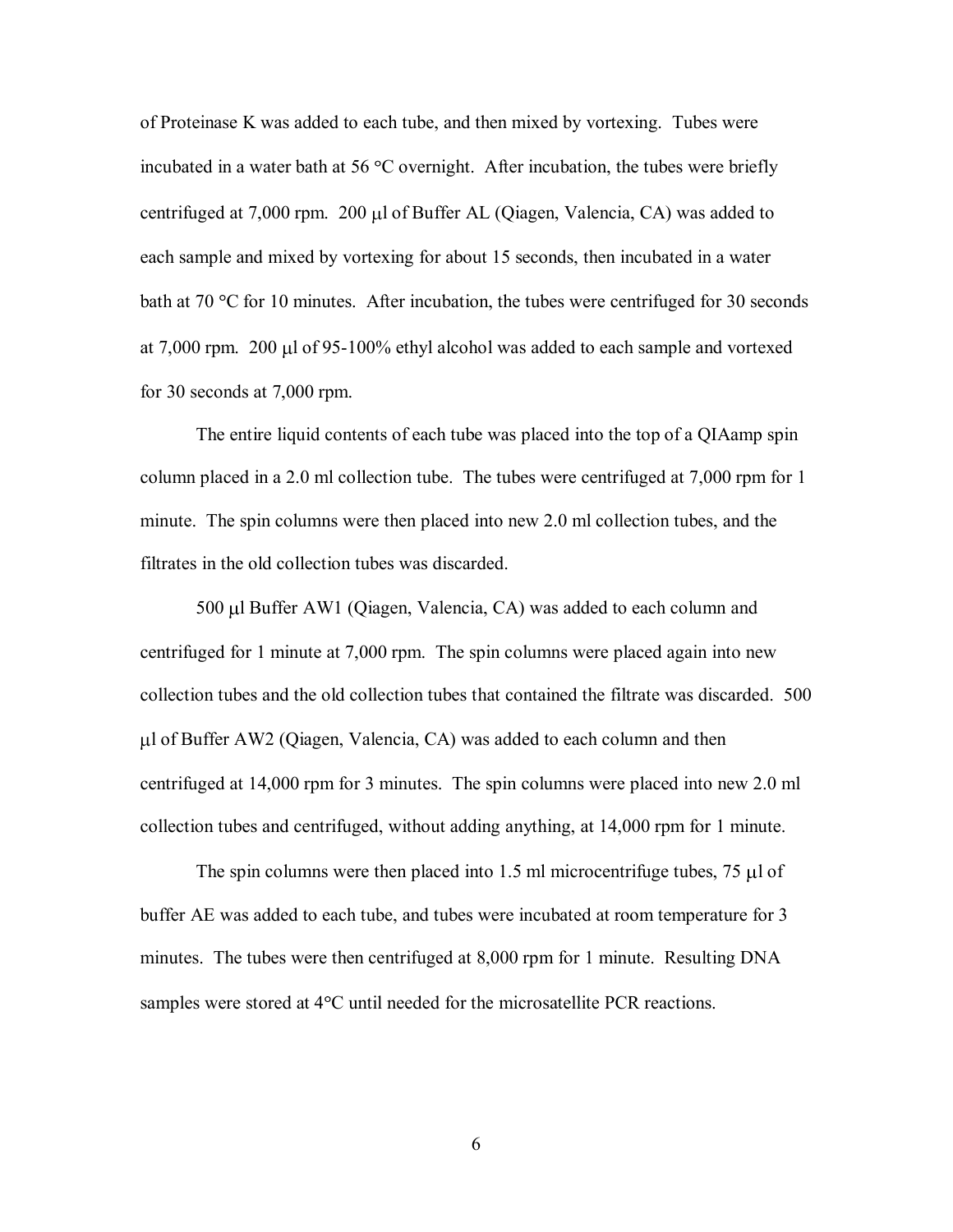# *PCR Protocol*

PCR amplifications of the samples were completed in two different multiplex reactions. A 25  $\mu$ l total volume consisted of 2  $\mu$ l DNA, 2.5  $\mu$ l 10X PCR Buffer, 1  $\mu$ l of 50 mM DNTP,  $0.3 \mu$ l of 10 mM stock primers,  $0.2 \mu$ l Taq polymerase, and 19.4  $\mu$ l (reaction 1) or  $18.8 \mu$  (reaction 2) distilled water. The primers used in reaction 1 were: G10BF, G10BR, G10LF, G10LR (Paetkau and Strobeck. 1994 and Paetkau et al. 1998). The primers used for reaction 2 were as follows: G10AF, G10AR, G10DF, G10DR, G10HF, G10HR (Table 1) (Paetkau and Strobeck. 1994 and Paetkau et al. 1998). The PCR conditions for reaction 1 (RXN 1): 90 seconds at  $92^{\circ}$  C, 15 seconds at  $92^{\circ}$  C, 30 seconds at  $55^{\circ}$  C, and 2 minutes at  $72^{\circ}$  C. The aforementioned conditions were then repeated for 34 cycles followed by extension for 10 minutes at  $72^{\circ}$  C. Once the tenminute extension was completed, the cycler was put on hold and the temperature was set at  $4^{\circ}$  C until the samples were removed from the thermal cycler. For reaction 2 (RXN 2) the annealing temperature was  $56^{\circ}$  C. The PCR conditions for RXN 2 were: 90 seconds at 92 $^{\circ}$  C, 15 seconds at 92 $^{\circ}$  C, 30 seconds at 56 $^{\circ}$  C, and 2 minutes at 72 $^{\circ}$  C. The aforementioned condition was then repeated for 34 cycles and then extended for 10 minutes at 72° C. Once the ten-minute extension was complete the cycler was put on hold and the temperature was set at  $4^{\circ}$  C until the samples were removed.

# *Separation of microsatellite alleles*

Amplified PCR products  $(1\mu l)$  were loaded into a well of a 96-well plate along with  $0.5 \mu$ l ROX 350 size standard, and  $8.5 \mu$ l Hi-Di Formamide. The prepared plate was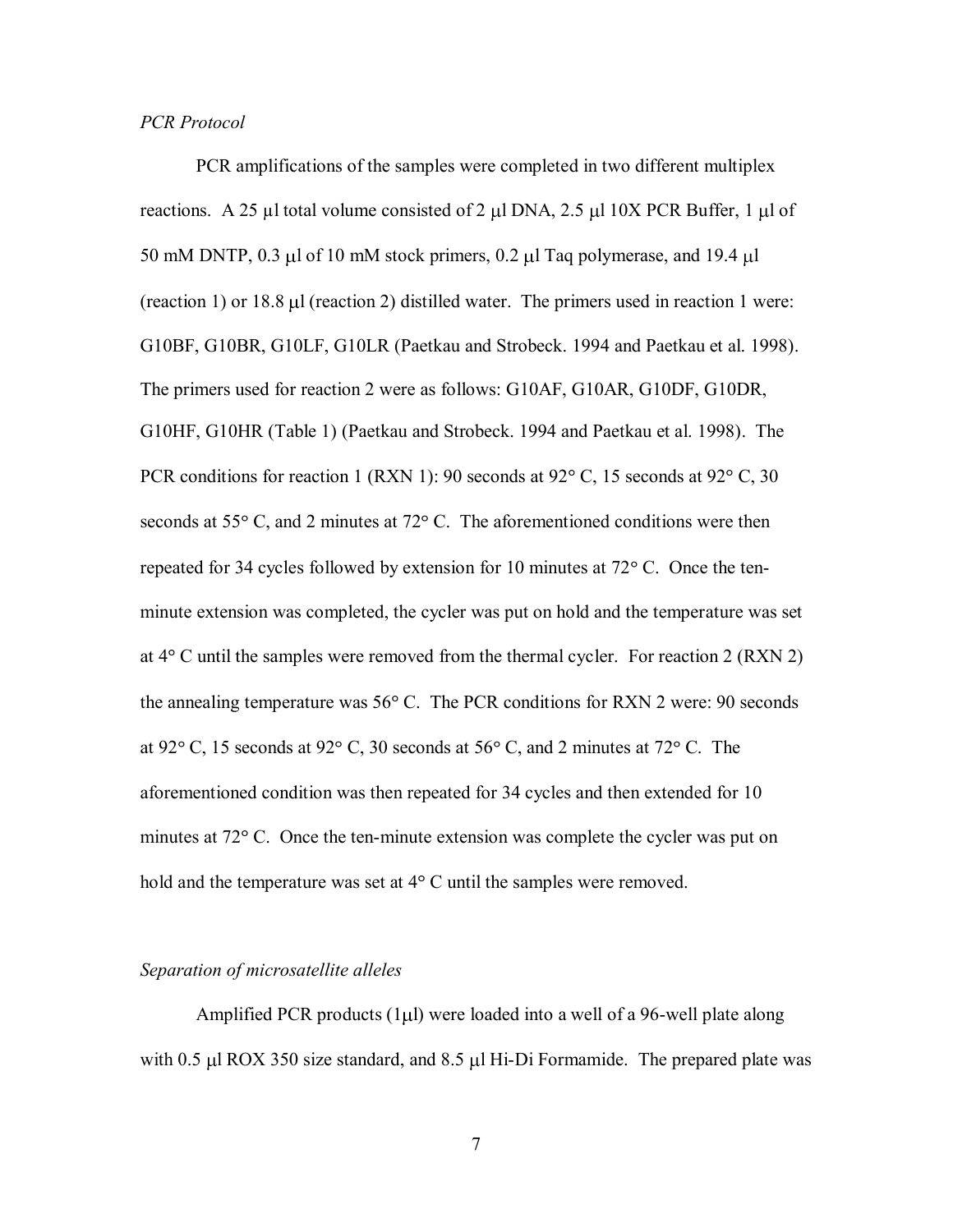then given to the University of Maine DNA Sequencing Facility where the DNA microsatellite amplimers were separated.

# *Analysis of PCR Sequenced Products*

GeneMapper v.4.0 was used to visualize the results of the separations by examining chromatograms. The chromatograms were analyzed and alleles at all loci were scored for each individual (Raymond and Rousset 1998).

# *Analytical Methods*

After scoring of all the viable samples had been completed, a database of the information was created using Microsoft Excel. Multiple paternity was examined for families with known mothers that had families of three or more offspring from the same year. Once it was estimated which alleles from each locus the mother passed down to the offspring, hypothetical genotypes could be determined for the father. If offspring did not share the same alleles as the rest of the offspring from the same year, it would be concluded that a separate male sired that individual.

## *Statistical Methods*

To conduct statistical tests, allele frequencies were calculated for the population at each locus using the computer program GENEPOP 3.4 (Raymond and Rouseset, 1998).

Estimates for the population parameter theta  $(\theta)$  were calculated for each allele at each locus, and the overall  $\theta$  estimate was found for the entire population. The formula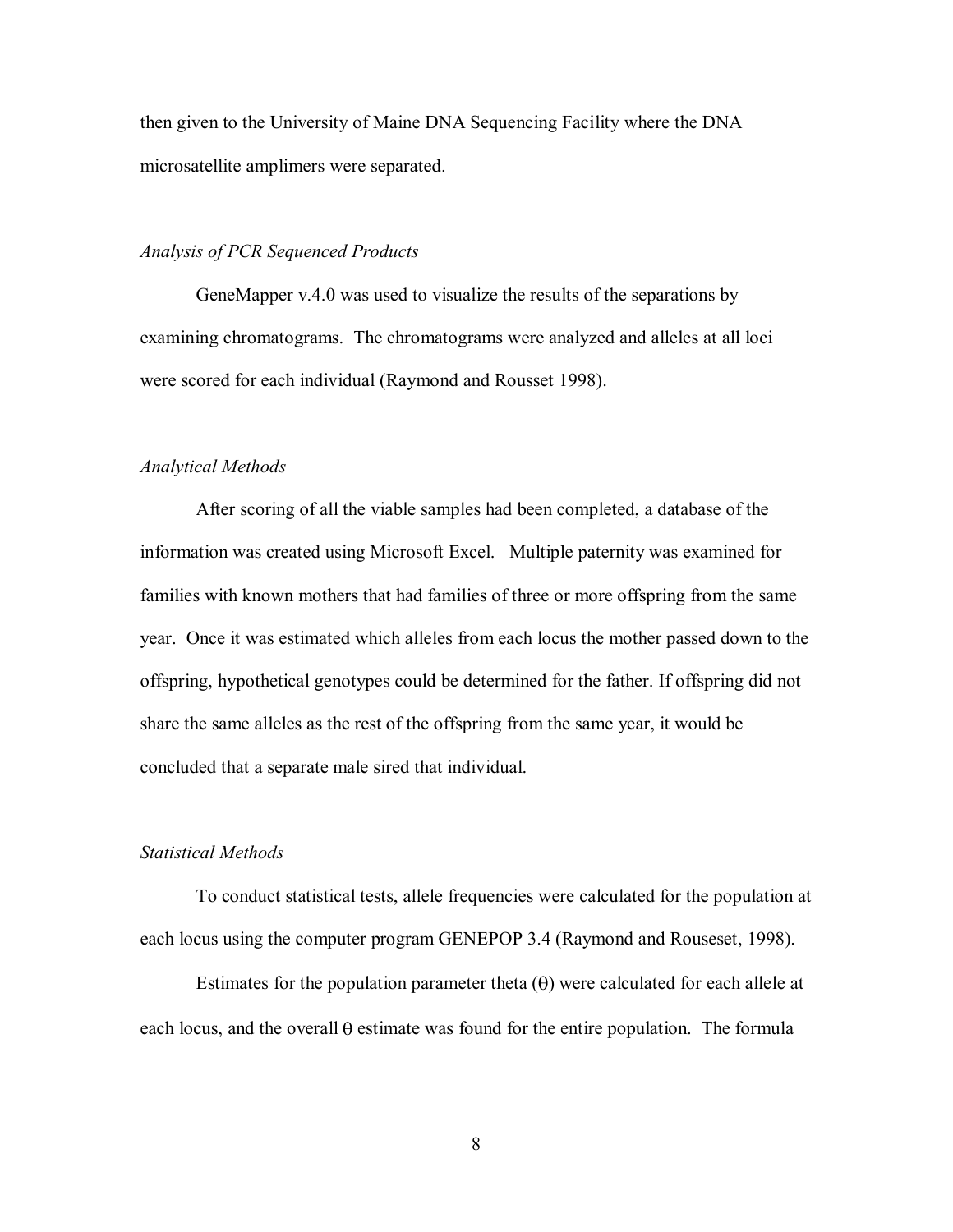known as Equation 4.10 was used to calculate  $\theta$  for match probabilities to adjust multilocus probabilities for population structuring (National Research Council, 1996). For a Heterozygote:

Probability = 
$$
2[\theta + (1-\theta)p][\theta + (1-\theta)q]/(1+\theta)(1+20)
$$

For Homozygote:

Probability =  $2[\theta + (1-\theta)p][3\theta + (1-\theta)p]/(1+\theta)(1+20)$ 

In addition to estimates of allele frequencies heterozygotes observed in the population  $(H<sub>o</sub>)$  were calculated, along with the expected heterozygosities  $(H<sub>e</sub>)$ .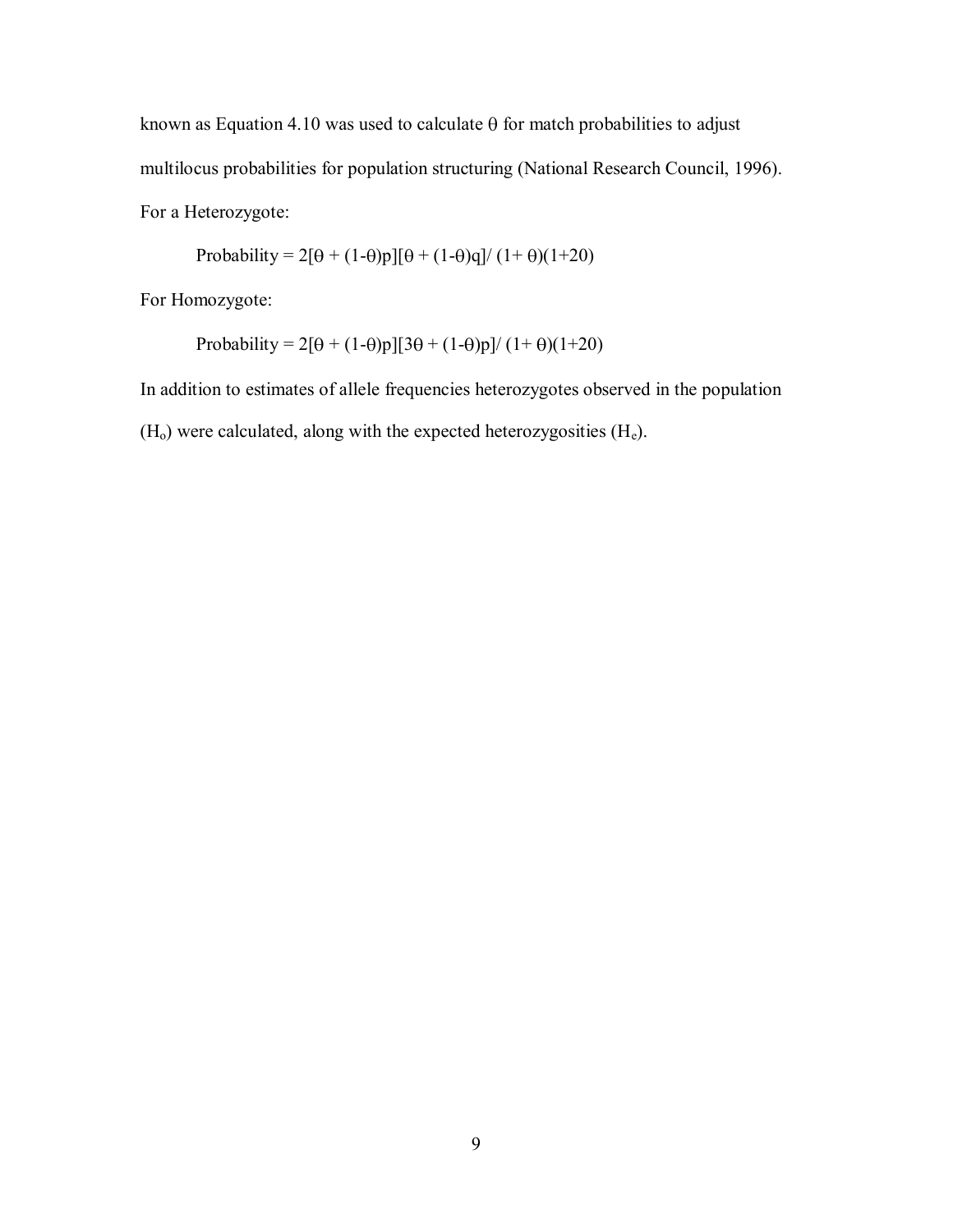| Locus             | Reaction       | Primers            | Primer Sequence (5'-3')                     |
|-------------------|----------------|--------------------|---------------------------------------------|
| G10B <sup>a</sup> | $\mathbf{1}$   | G <sub>10</sub> BF | GCC TTT TAA TGT TCT GTT GAA TTT G           |
|                   |                | G10BR              | 56-FAM-GAC AAA TCA CAG AAA CCT CCA TCC      |
| $G10L^b$          | $\mathbf{1}$   | G10LF              | GTA CTG ATT TAA TTC ACA TTT CCC             |
|                   |                | G10LR              | NED-GAA GAT ACA GAA ACC TAC CCA TGC         |
| $G10A^b$          | $\overline{2}$ | G10AF              | GAC CCT GCA TAC TCT CCT CTG ATG             |
|                   |                | G10AR              | NED-GCA CTG TCC TTG CGT AGA AGT GAC         |
| $G10D^a$          | $\mathcal{L}$  | G10DF              | GAT CTG TGG GTT TAT AGG TTA CA              |
|                   |                | G10DR              | <b>5HEX- CTA CTC TTC CTA CTC TTT AAG AG</b> |
| $G10H^b$          | $\overline{2}$ | G10HF              | CTC TTG CCT TAC TTA CAT GG                  |
|                   |                | G10HR -            | 56-FAM- ATC AGA GAC CAC CAA GTA GG          |

|                      |  | Table 1. Oligonucleotide primers used in amplification of dinucleotide repeat black bear |  |
|----------------------|--|------------------------------------------------------------------------------------------|--|
| microsatellite loci. |  |                                                                                          |  |

 $^{\circ}$  (Paetkau and Strobeck. 1994),  $^{\circ}$ (Paetkau et al. 1998)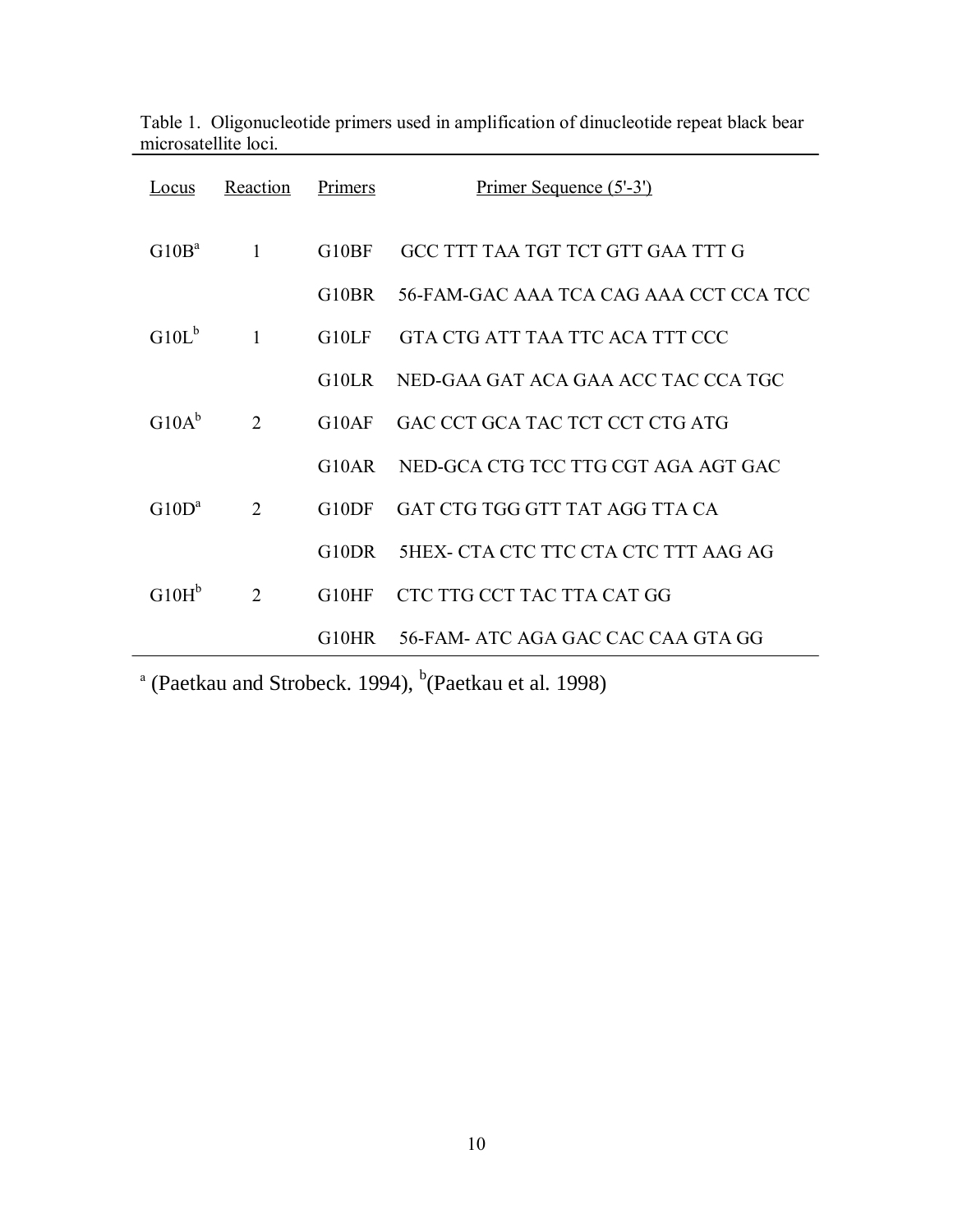# RESULTS

Seventy individual bear samples were used to create the allelic frequency database from the population. The samples consisted of solitary individual bears and one member from each known family. Table 2 is a database that was compiled with frequencies of alleles included for the population. Table 3 is the raw data of scored loci within each individual analyzed for the database. Figure 3-9 show typical allelic patterns for each loci.

The number of alleles observed at loci G10B, G10L, G10A, G10D and G10H were 8, 15, 7, 8 and 13 respectively (Table 2).

Observed and expected numbers of heterozygosity are listed in Table 4; expected and observed heterozygosity are presented in Table 5.

Families were examined to identify multiple paternity. No evidence of multiple paternity in these families was found. Two pedigrees from the 5 families genotyped (Figure 3 and Figure 4) can be found in the appendix.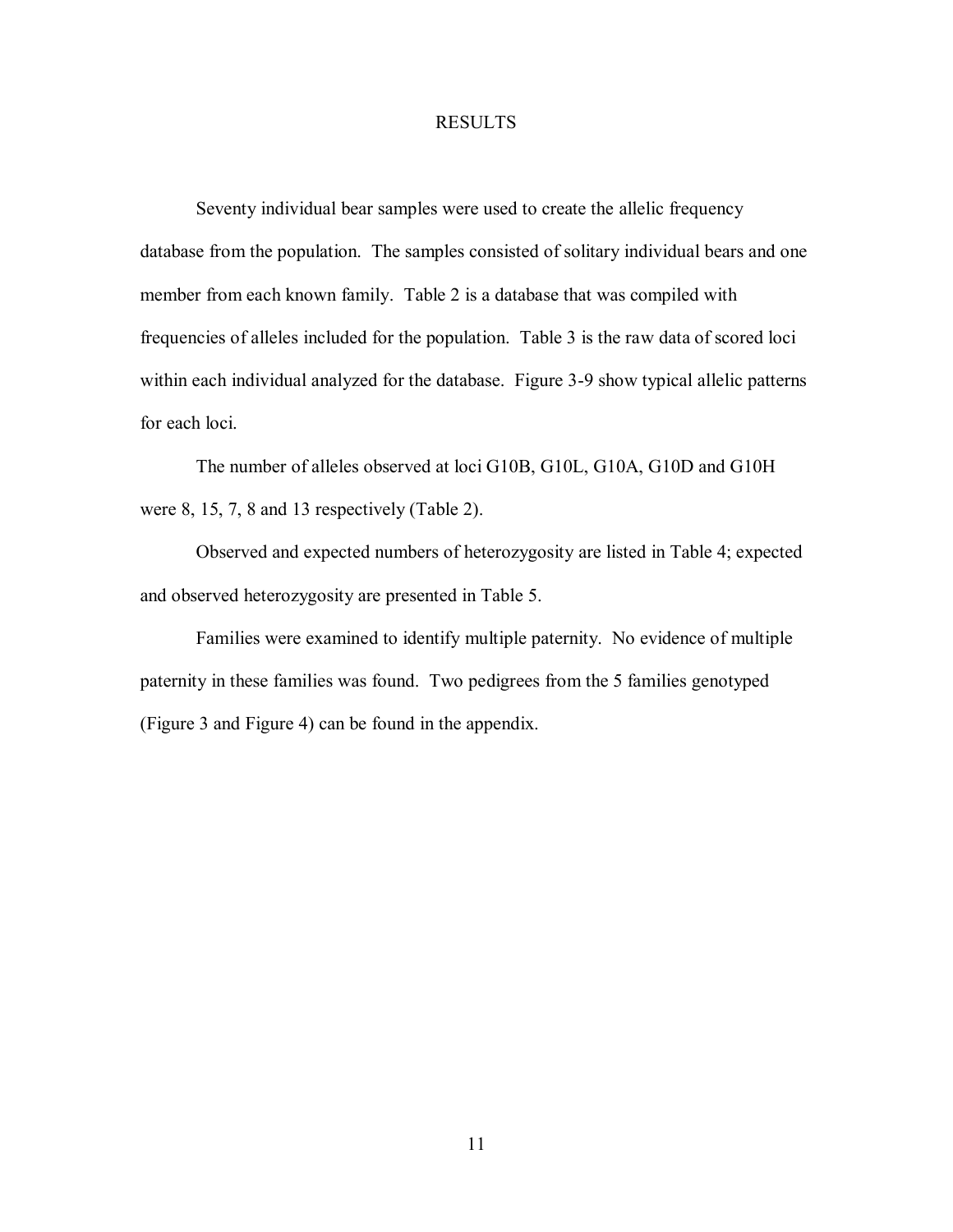| <u>Locus</u> | <u>Allele</u>                                                                                         | <b>Frequency</b>                                                                                                                                   |
|--------------|-------------------------------------------------------------------------------------------------------|----------------------------------------------------------------------------------------------------------------------------------------------------|
| G10B         | 147<br>148<br>149<br>151<br>153<br>155<br>175<br>159                                                  | 0.0580<br>0.0072<br>0.4130<br>0.1522<br>0.1812<br>0.0580<br>0.1159<br>0.0145                                                                       |
| G10L         | 123<br>129<br>130<br>131<br>133<br>137<br>141<br>143<br>144<br>148<br>150<br>152<br>154<br>159<br>160 | 0.0072<br>0.1957<br>0.0072<br>0.0942<br>0.1667<br>0.0145<br>0.0072<br>0.0290<br>0.0652<br>0.0942<br>0.1232<br>0.1232<br>0.0290<br>0.0217<br>0.0217 |
| G10A         | 168<br>179<br>181<br>183<br>185<br>187<br>189                                                         | 0.0072<br>0.0580<br>0.1449<br>0.2246<br>0.2826<br>0.2681<br>0.0145                                                                                 |
| G10D         | 169<br>171<br>173<br>175<br>177<br>179<br>181<br>183                                                  | 0.0652<br>0.3261<br>0.2101<br>0.0453<br>0.0870<br>0.1087<br>0.1449<br>0.0145                                                                       |

Table 2. Estimated allele frequencies for the Maine black bear population.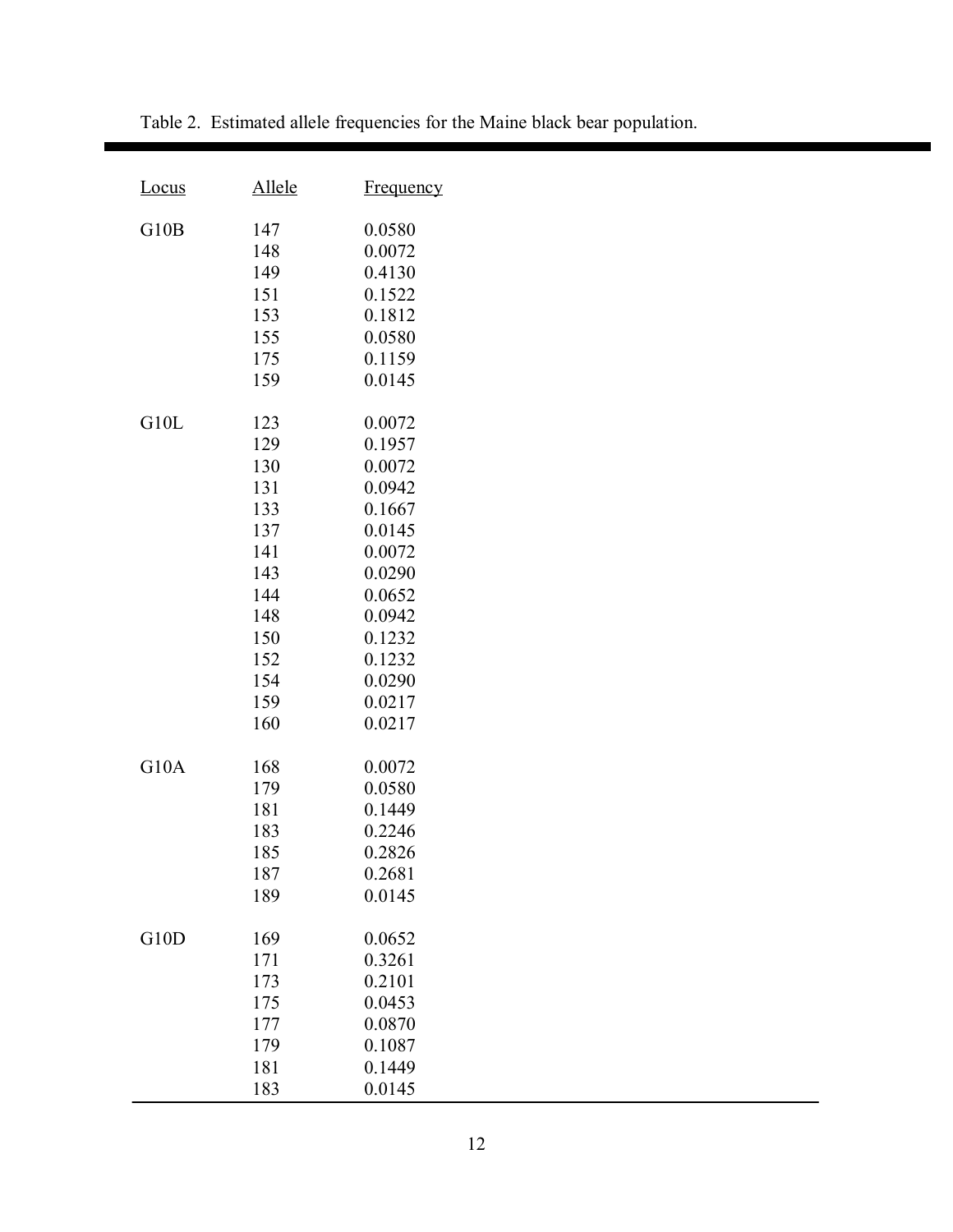| Locus | Allele | <b>Frequency</b> |
|-------|--------|------------------|
| G10H  | 255    | 0.0448           |
|       | 259    | 0.1567           |
|       | 261    | 0.0821           |
|       | 263    | 0.2388           |
|       | 266    | 0.0522           |
|       | 268    | 0.0075           |
|       | 270    | 0.0746           |
|       | 272    | 0.1269           |
|       | 274    | 0.1716           |
|       | 278    | 0.0149           |
|       | 280    | 0.0149           |
|       | 285    | 0.0075           |
|       | 286    | 0.0075           |

Table 2. Estimated allele frequencies for the Maine black bear population (cont'd).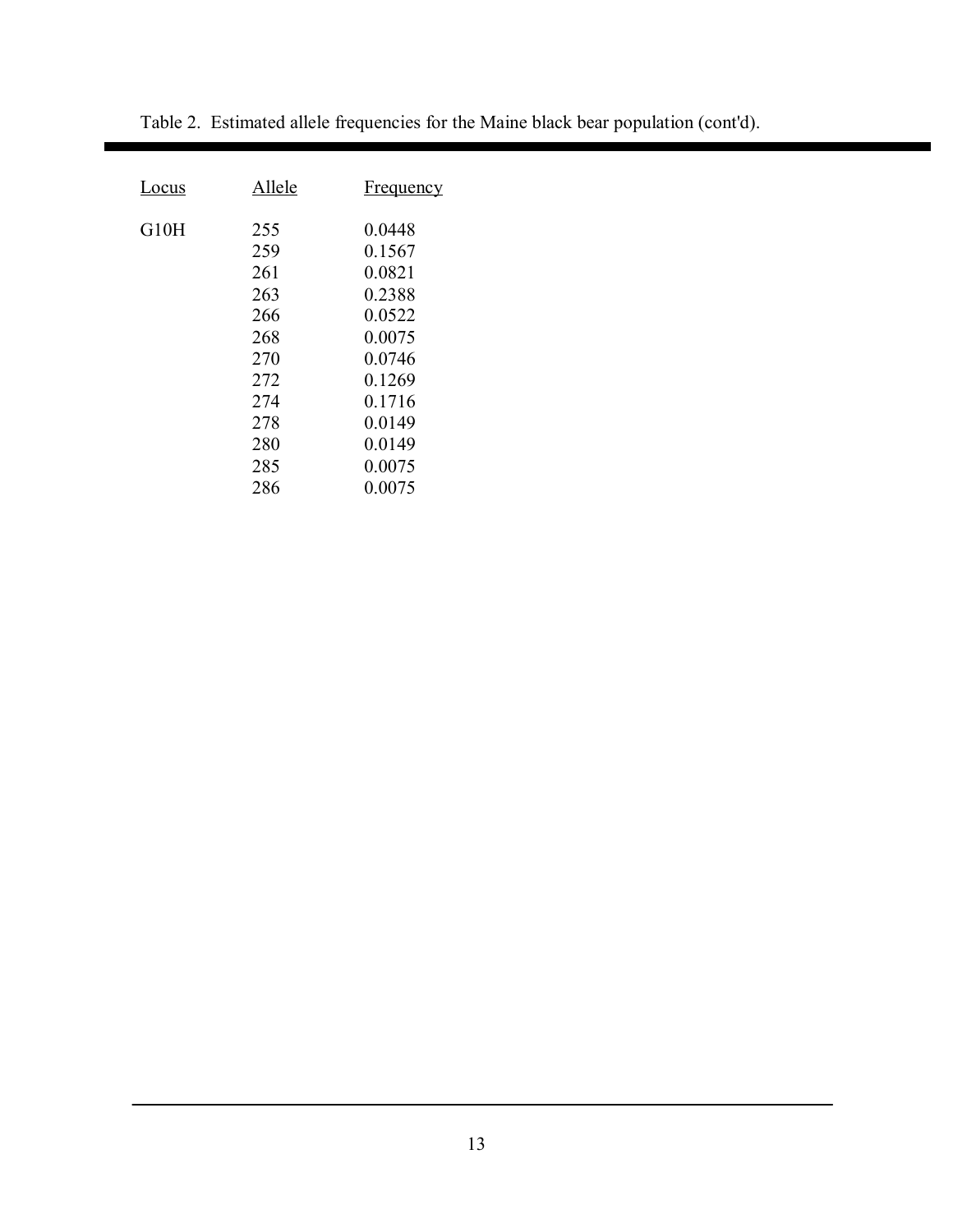| Bear           |     |                     | Locus               |         |                |                                     |
|----------------|-----|---------------------|---------------------|---------|----------------|-------------------------------------|
|                | B   | L                   | A                   |         | $\overline{D}$ | H                                   |
| B1             | 149 | 153 154             | 158 183             | 183 169 | 181            | 259<br>272                          |
| B <sub>2</sub> | 147 | 155 129             | 160 179             | 187 173 |                | 173 259<br>266                      |
| B <sub>3</sub> | 149 | 155 150             | 160 183             | 187 173 |                | 181 261<br>272                      |
| B4             | 149 | 155 150             | 158 181             | 183 169 |                | 179 263 266                         |
| B <sub>5</sub> | 153 | 153 129             | 144 181             | 187 173 |                | 173 259 263                         |
| B6             | 149 | 157 144             | 150 168             | 183 171 |                | 183 259 263                         |
| B7             | 149 | 155 131             | 160 181             | 187 181 |                | 181 259 266                         |
| B8             | 153 | 153 133             | 144 185             | 187 169 |                | 171 272 272                         |
| B <sub>9</sub> | 153 | 155 148             | 152 183             | 185 171 |                | 179 263 270                         |
| <b>B10</b>     | 149 | 155 133             | 137 179             | 183 171 |                | 173 259 280                         |
| <b>B11</b>     | 147 | 149 131             | 150 185             | 187 171 |                | 173 261<br>263                      |
| <b>B12</b>     | 149 | 149 129             | 154 183             | 185 169 |                | 171 272 274                         |
| <b>B13</b>     | 157 | 157 150             | 152 181             | 185 171 |                | 173 255 259                         |
| <b>B14</b>     | 149 | 155 133             | 154 179             | 187 171 |                | 181 263 266                         |
| <b>B15</b>     | 148 | 151 123             | 131 181             | 183 173 |                | 181 263 263                         |
| <b>B16</b>     | 149 | 151 129             | 144 181             | 183 171 |                | 177 263 268                         |
| <b>B17</b>     | 149 | 151 131             | 133 179             | 181 171 |                | 173 259 259                         |
| <b>B18</b>     | 151 | 151 133             | 152 181             | 187 171 |                | 179 261<br>274                      |
| <b>B19</b>     | 149 | 159 129             | 143 183             | 187 173 |                | 179 261 261                         |
| <b>B20</b>     | 149 | 159 133             | 143 183             | 183 171 |                | 179 259 272                         |
| <b>B21</b>     | 149 | 153 133             | 150 181             | 183 171 |                | 175 270 270                         |
| <b>B22</b>     | 153 | 153 148             | 148 183             | 185 171 |                | 181 263 270                         |
| <b>B23</b>     | 153 | 157 133             | 148 183             | 189 173 |                | 183 259 263                         |
| B24            | 149 | 157 129             | 130 187             | 187 171 |                | 179 259 259                         |
| <b>B25</b>     | 149 | 155 131             | 133 181             | 187 171 |                | 173 263 274                         |
| <b>B26</b>     | 149 | 157 131             | 144 183             | 185 171 |                | 177 274 278                         |
| B27            | 149 | 151 129             | 137 179             | 185 171 |                | 177 266 270                         |
| <b>B28</b>     | 149 | 149 129             | 179<br>131          | 187 171 |                | 173 259 266                         |
| <b>B29</b>     | 149 | 149 148             | 152 183             | 187 173 |                | 173 261<br>280                      |
| <b>B30</b>     | 149 | 153 152             | 158 185             | 187 171 |                | 171 274 274                         |
| <b>B31</b>     |     | 149 149 150 150 181 |                     |         |                | 187 171 177 263 270                 |
| <b>B32</b>     |     | 149 151 129         | 133 183             |         |                | 185 173 181 272 274                 |
| <b>B33</b>     |     |                     | 147 149 133 143 183 |         |                | 183 171 171 263 274                 |
| <b>B34</b>     |     | 149 153 141         | 152 181             |         |                | 185 173 175 263 274                 |
| <b>B35</b>     |     |                     | 149 153 129 133 181 |         |                | 183 169 171 270 285                 |
| <b>B36</b>     |     | 149 151 131         | 152 181             |         |                | 185 171 175 263 270                 |
| <b>B37</b>     |     | 149 157 148         | 150 181             | 187 171 |                | 173 272 274                         |
| <b>B38</b>     | 153 | 157 129             | 131 181             | 181 171 |                | 181 263 263                         |
| <b>B39</b>     |     | 149 151 133         | 148 185             |         |                | 185 177 179 266 274                 |
| <b>B40</b>     | 151 | 151 131             | 148 179             | 185 171 |                | 173 261 274                         |
| B41            |     |                     | 153 157 148 150 179 |         |                | 187 173 173 263 274                 |
| B42            | 151 |                     |                     |         |                | 151 148 148 183 185 173 173 263 274 |

Table 3. Individual genotypes for population of black bear in Maine study.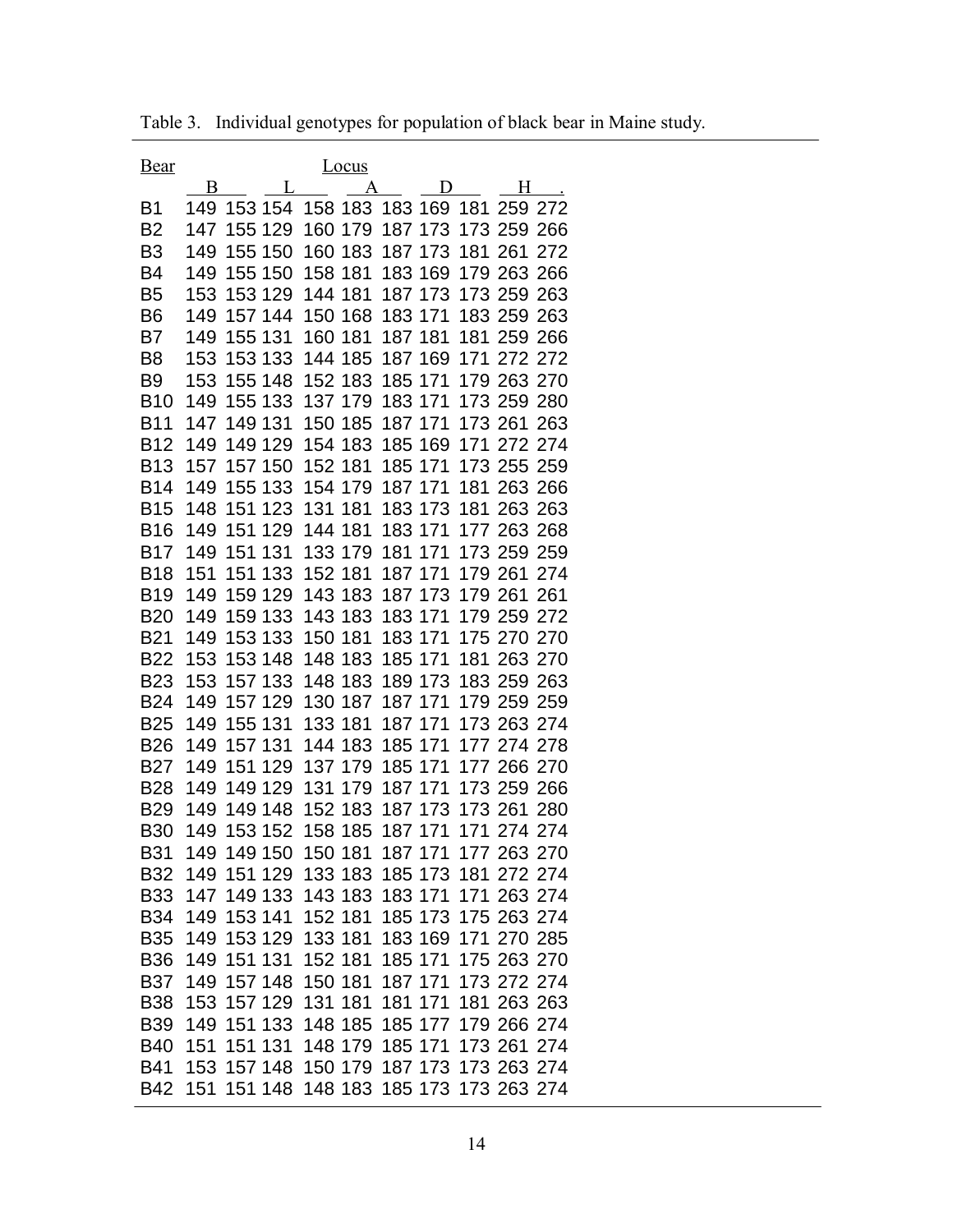| <u>Bear</u> |     |         |         | Locus   |         |         |     |             |         |
|-------------|-----|---------|---------|---------|---------|---------|-----|-------------|---------|
|             | B   |         | L       | A       |         | D       |     | H           |         |
| <b>B43</b>  | 147 | 149 129 |         | 133 185 |         | 185 179 | 181 | 272 274     |         |
| B44         | 149 | 149 129 | 152 181 |         | 185 171 |         | 175 | 259 261     |         |
| <b>B45</b>  | 149 | 153 133 | 148     | 185     | 187 171 |         |     | 173 272 274 |         |
| <b>B46</b>  | 149 | 149 129 | 144     | 185     |         | 189 179 | 181 | 272 274     |         |
| B47         | 149 | 157 131 | 152     | 183     |         | 187 175 | 177 | 259         | 263     |
| <b>B48</b>  | 147 | 151 129 | 148     | 187     | 187 171 |         |     | 173 259     | 286     |
| <b>B49</b>  | 149 | 149 129 | 129     | 187     |         | 187 173 |     | 179 261 261 |         |
| <b>B50</b>  | 149 | 157 129 |         | 154 183 | 185 171 |         | 181 |             |         |
| <b>B51</b>  | 149 | 151 133 | 150     | 183     | 187 171 |         |     | 173 255 263 |         |
| <b>B52</b>  | 147 | 149 129 | 129     | 185     | 187 171 |         |     | 177 259     | 278     |
| <b>B53</b>  | 149 | 151 131 | 143     | 183     |         | 183 169 |     | 179 263     | 272     |
| <b>B54</b>  | 149 | 151 133 | 133 181 |         |         | 185 175 |     | 181 274 274 |         |
| <b>B55</b>  | 153 | 157 131 | 133     | 185     | 187 171 |         |     | 179 261     | 272     |
| <b>B56</b>  | 149 | 149 129 | 150     | 181     |         | 185 177 | 181 | 274 274     |         |
| <b>B57</b>  | 149 | 149 150 |         | 152 185 | 185 171 |         |     | 177 255 263 |         |
| <b>B58</b>  | 149 | 149 150 |         | 152 185 |         | 185 177 | 181 | 263 263     |         |
| <b>B59</b>  | 149 | 157 150 |         | 152 185 |         | 185 177 | 181 | 255 259     |         |
| <b>B60</b>  | 149 | 157 150 | 150     | 185     |         | 185 177 | 181 | 259 263     |         |
| <b>B61</b>  | 153 | 153 133 |         | 144 185 |         | 187 169 | 171 | 272 274     |         |
| <b>B62</b>  | 153 | 153 133 |         | 144 185 | 185 171 |         | 171 | 255 255     |         |
| <b>B63</b>  | 153 | 153 133 | 144     | 185     |         | 187 169 | 171 | 272 274     |         |
| <b>B64</b>  | 151 | 153 129 |         | 152 187 | 187 171 |         | 181 |             | 263 263 |
| <b>B65</b>  | 147 | 151 152 |         | 152 187 | 187 171 |         | 181 | 263 272     |         |
| <b>B66</b>  | 151 | 153 129 |         | 152 187 |         | 187 173 |     | 179 263 263 |         |
| B67         | 149 | 157 129 | 129     | 185     | 187 171 |         | 179 |             |         |
| <b>B68</b>  | 147 | 151 129 | 152     | 183     |         | 183 169 |     | 179 270 272 |         |
| <b>B69</b>  | 149 | 157 129 |         | 133 183 | 187 171 |         | 181 | 259 270     |         |
| <b>B70</b>  | 149 | 155 131 |         | 160 183 |         | 183 169 | 181 | 259 272     |         |

Table 3. Individual genotypes for population of black bear in Maine study (cont'd).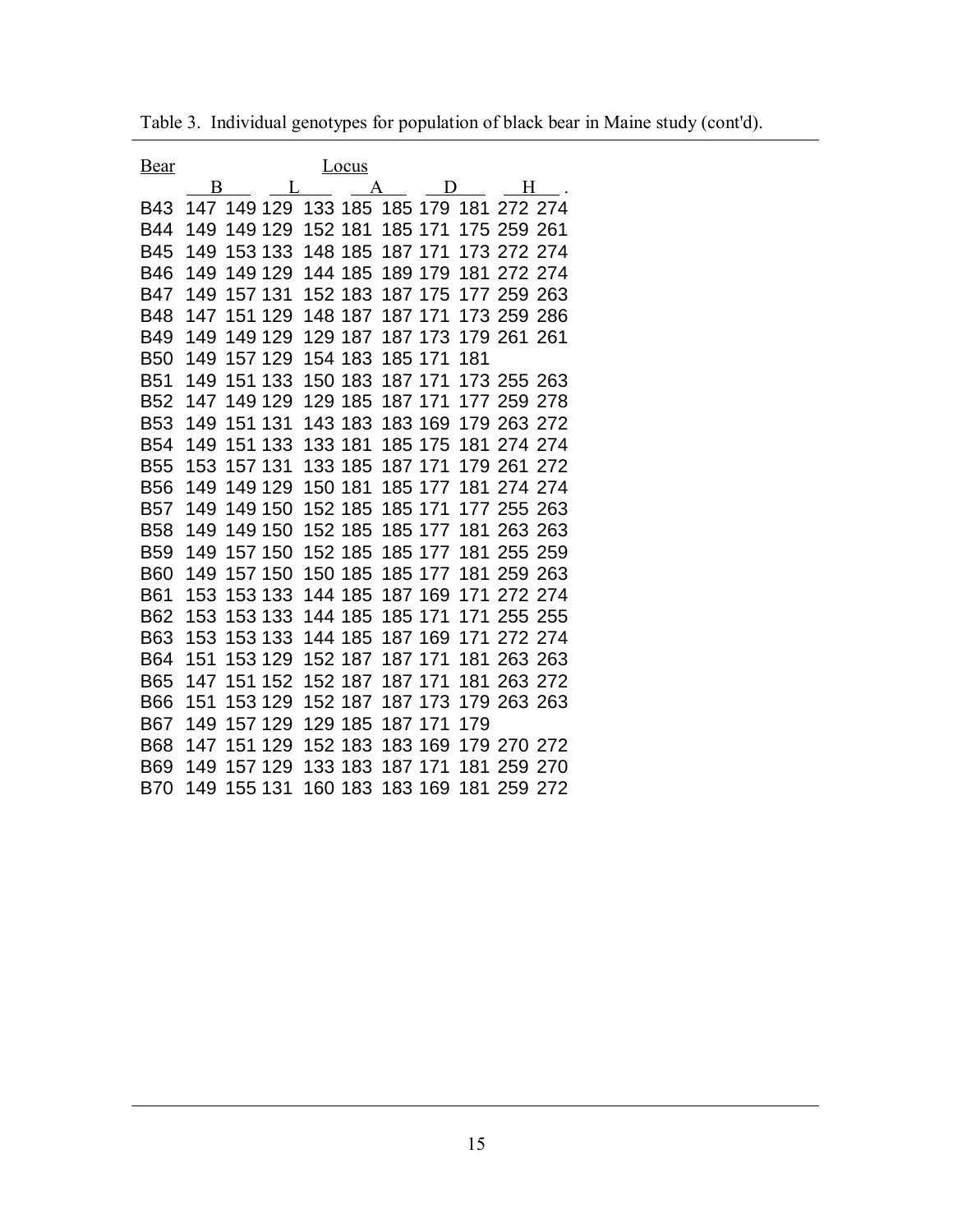|      | $H_{\Omega}$ | $\underline{H}_E$ |
|------|--------------|-------------------|
| G10B | 51           | 52.710            |
| G10L | 61           | 55.994            |
| G10A | 51           | 54.109            |
| G10D | 61           | 56.195            |
| G10H | 55           | 60.895            |

Table 4. Observed number of heterozygotes  $(H<sub>O</sub>)$  and expected number of heterozygotes  $(H<sub>E</sub>)$  at each locus.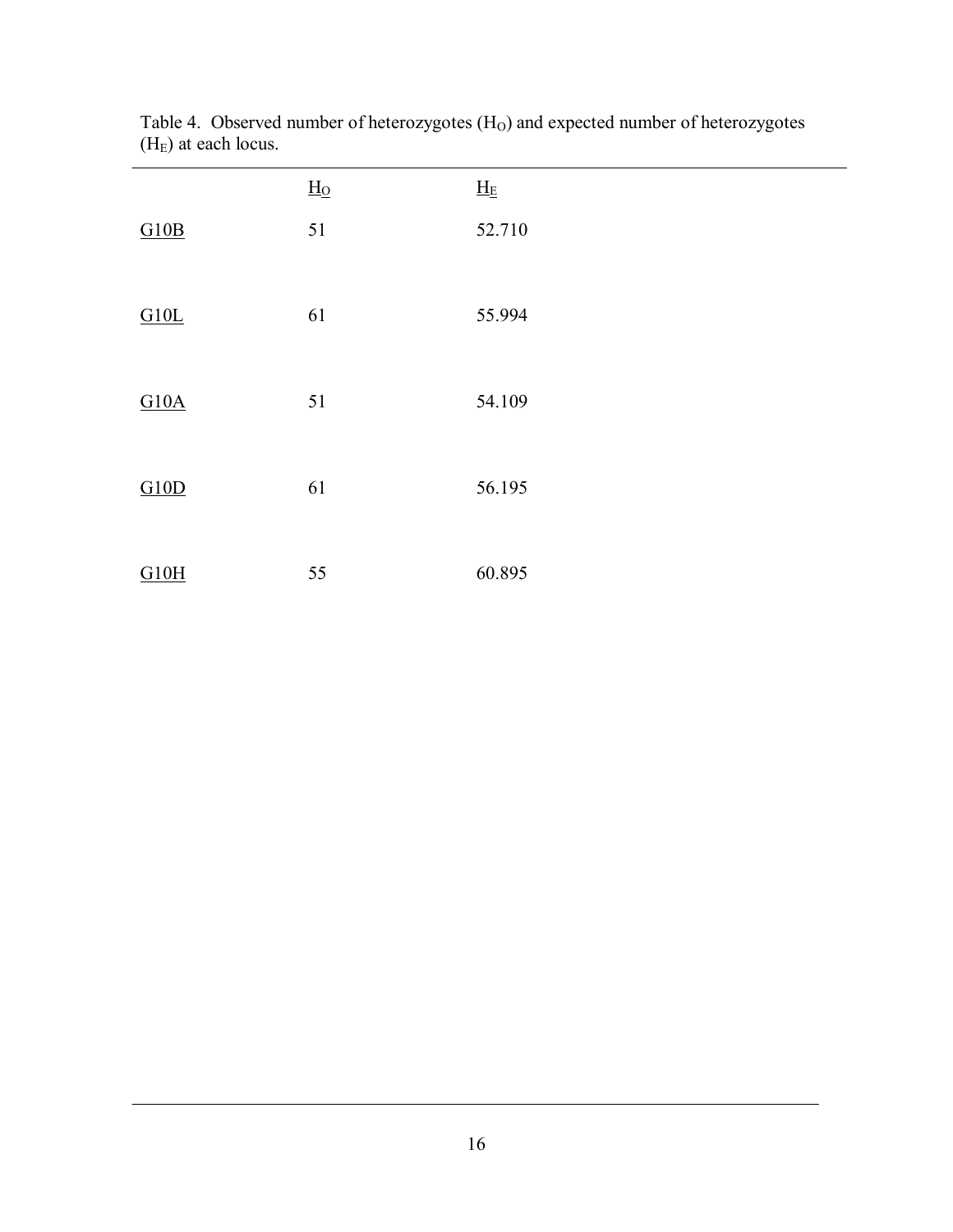|      | $H_0$ | $H_{E}$ . |
|------|-------|-----------|
| G10B | 0.729 | 0.753     |
| G10L | 0.871 | 0.800     |
| G10A | 0.729 | 0.773     |
| G10D | 0.871 | 0.803     |
| G10H | 0.786 | 0.870     |

Table 5. Observed heterozygosity  $(H<sub>O</sub>)$  and estimated heterozygosity  $(H<sub>E</sub>)$  at each locus.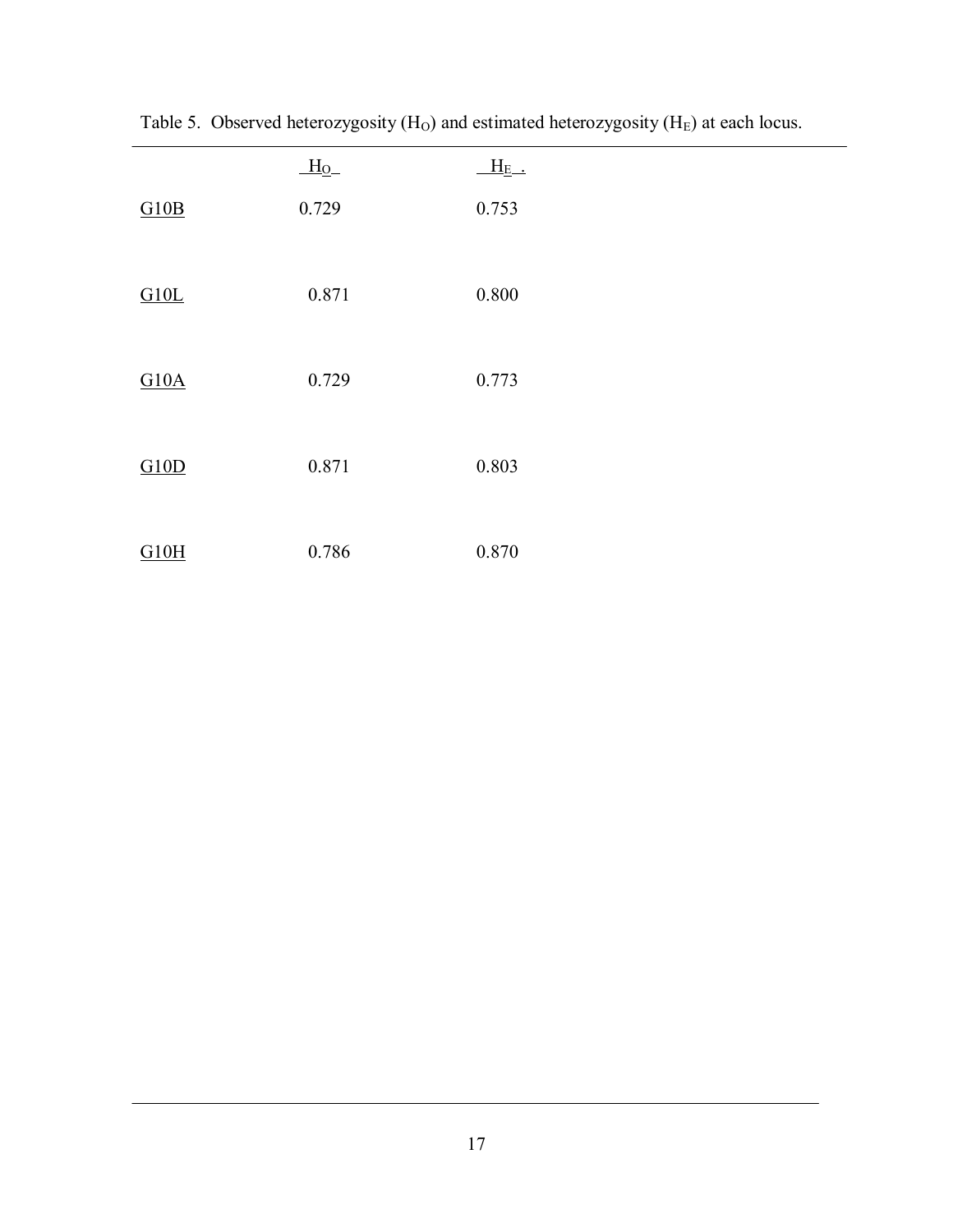# **DISCUSSION**

This study succesfully genotyped seventy bears at five microsatellite loci. Microsatellite analysis can provide information about the genetic diversity of the Maine black bear population. Statistical analysis of the data can help determine the relative frequencies of alleles in the population for specific locus and allow for the creation of an allelic frequency database. This information can be used for forensic applications.

# *Hardy-Weinberg equilibrium*

When using the Hardy-Weinberg Equilibrium (HWE), it is always assumed that the population is composed of a large number of diploid, randomly mating individuals that are free from mutation and migration (Hartl, 1988). It is also a common assumption that the markers being analyzed are inherited in a Mendelian fashion, and are selectively neutral.

In the data collected through this study, a significant ( $p < 0.05$ ) deviation from HWE was found for the H locus. However, the deviation here was marginally significant (p=0.0458). If rounded the deviation is no longer significant. Because this deviation is marginally significant its deviation is attributed to chance alone.

There are several different explanations why there were deviations from the HWE, most of which would be attributable to technical problems. Possible reasons for the deviation could have been the result of sampling, allelic dropout (an instance where a laboratory artifact masks the visualization of a larger allele), or even linkage (Inman et al., 1997). Null alleles, or nonamplifying alleles, are another source of deviations from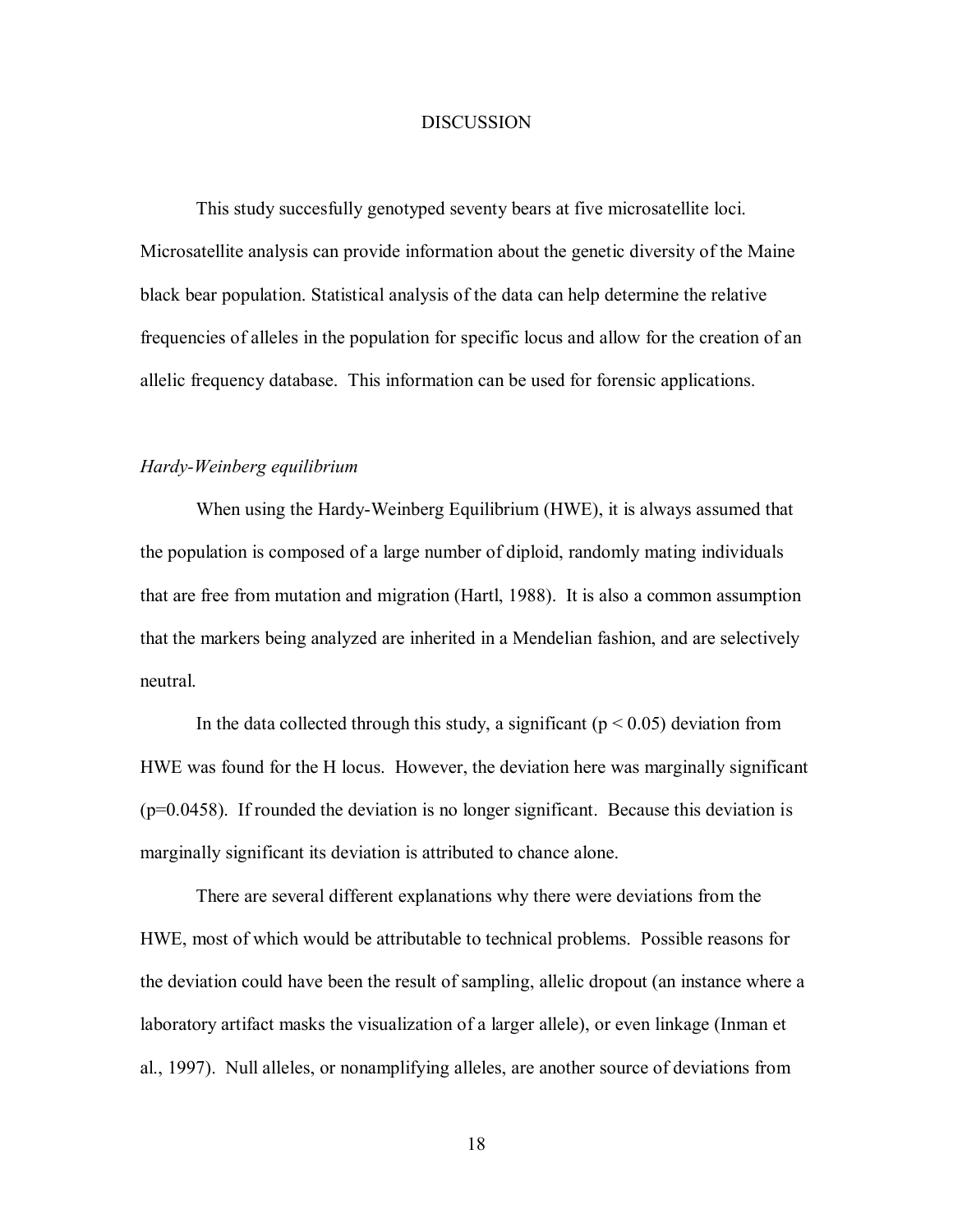HWE where point mutations at a primer site can prevent primers from annealing and thus amplifying a product in the PCR reaction (Waits et al. 2000). Null alleles can cause incorrect scoring of alleles and an excess of homozygotes. However, estimates of frequencies for null alleles were exceptionally small; it is unlikely that they were present at the tested loci. Deviation from HWE could also have been caused by inequality of sampling a true range for the population, meaning the sample size did not truly represent the diversity within the population. However, with 70 animals captured over a wide area (Figure 1), this was unlikely to be a concern.

The black bear population in Maine is considered to be healthy and stable with a population size of approximately 23,000 animals. It is improbable then to assume that genetic drift is responsible for any deviation with the HWE. Based on the levels of heterozygosity below, it can be reasonably assumed that random mating is occurring in the population with respect to these genetic markers.

# *Heterozygosity*

The level of heterozygosity within a population can indicate the occurrence of inbreeding. In this study low levels of heterozygosity were not observed within the population consistent with the conclusion that inbreeding within the population is minimal.

### *DNA wildlife forensics significance*

The genetic information presented here in the allelic frequency database will be very useful in the processing of wildlife forensic cases for Maine authorities. In forensic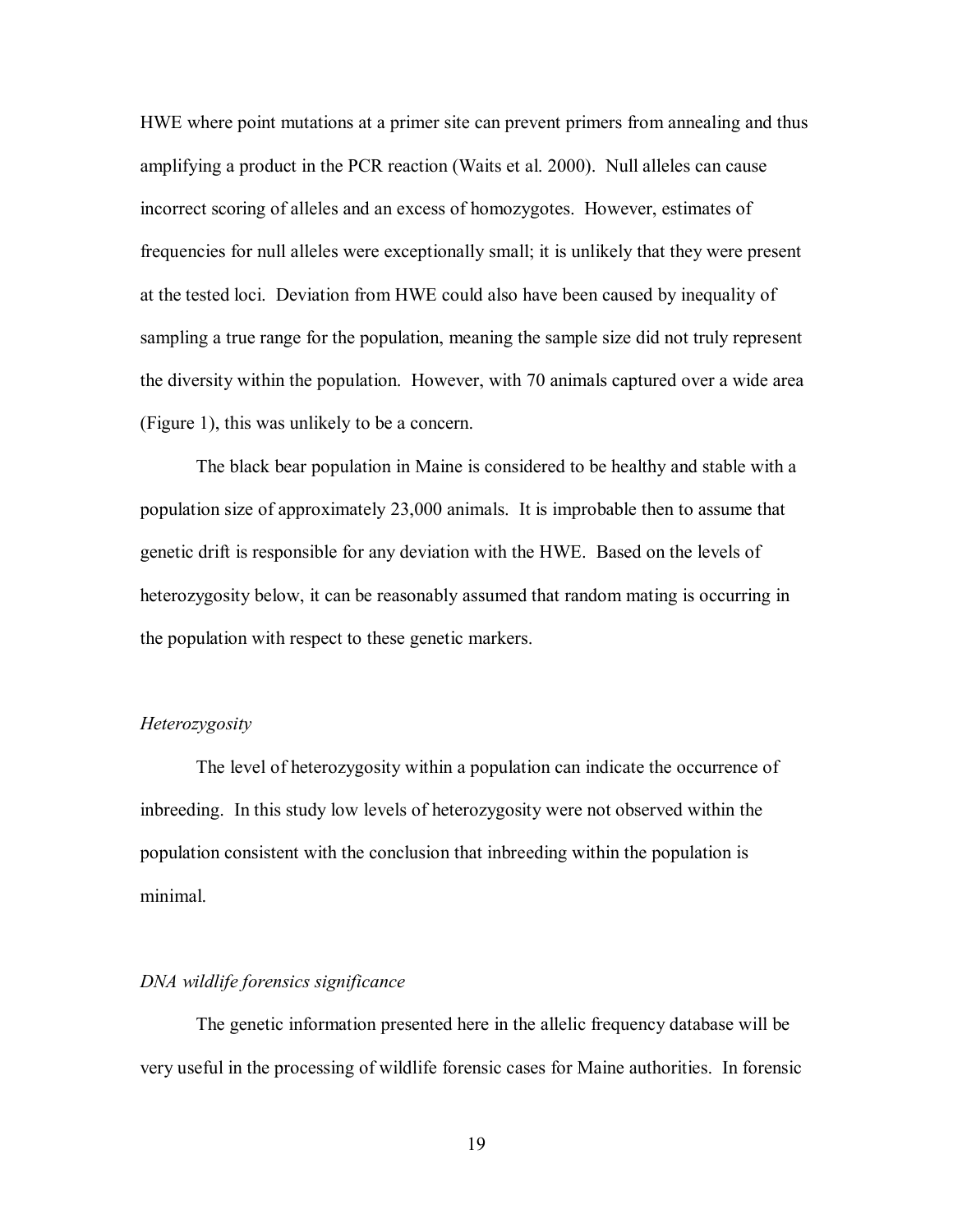cases, often, two or more samples of unknown origin are presented. Genetic analysis is done on the samples to determine if they are different, or if they share the same genotype.

If two unknown samples differ from each other by one or more alleles, it can be asserted that they do not come from the same individual; this is known as exclusion. For example, bear blood is found atop a person's boot and poached bear meat is found in a freezer. The two samples are genotyped and produce the following results:

#### Genotype of bear blood:

**G10B** 153/157, **G10L** 148/150, **G10A** 181/185, **G10D** 171/173, **G10H** 259, 286 Genotype of bear meat:

## **G10B** 153/157, **G10L** 148/150, **G10A** 185/187, **G10D** 171/173, **G10H** 259, 286

Since these two genotypes differ at locus G10A with one different allele they do not match and cannot be from the same animal. Exclusion shows that the person whose boots were examined did not have the poached bear's blood on them, meaning the person cannot be linked to the poaching incident through the bloody boot. Determining exclusion does not rely upon knowledge of population genetic structure but rather on the accurate processing and analysis of genetic information from the samples.

If the samples share the same alleles at each locus tested, then the samples may or may not have come from the same individual. However, it cannot be asserted with 100% certainty that two samples with identical genotypes are from the same individual. The existence of an allelic frequency database permits determination of the significance of a match occurring by chance alone. The probability that the same multi-locus genotype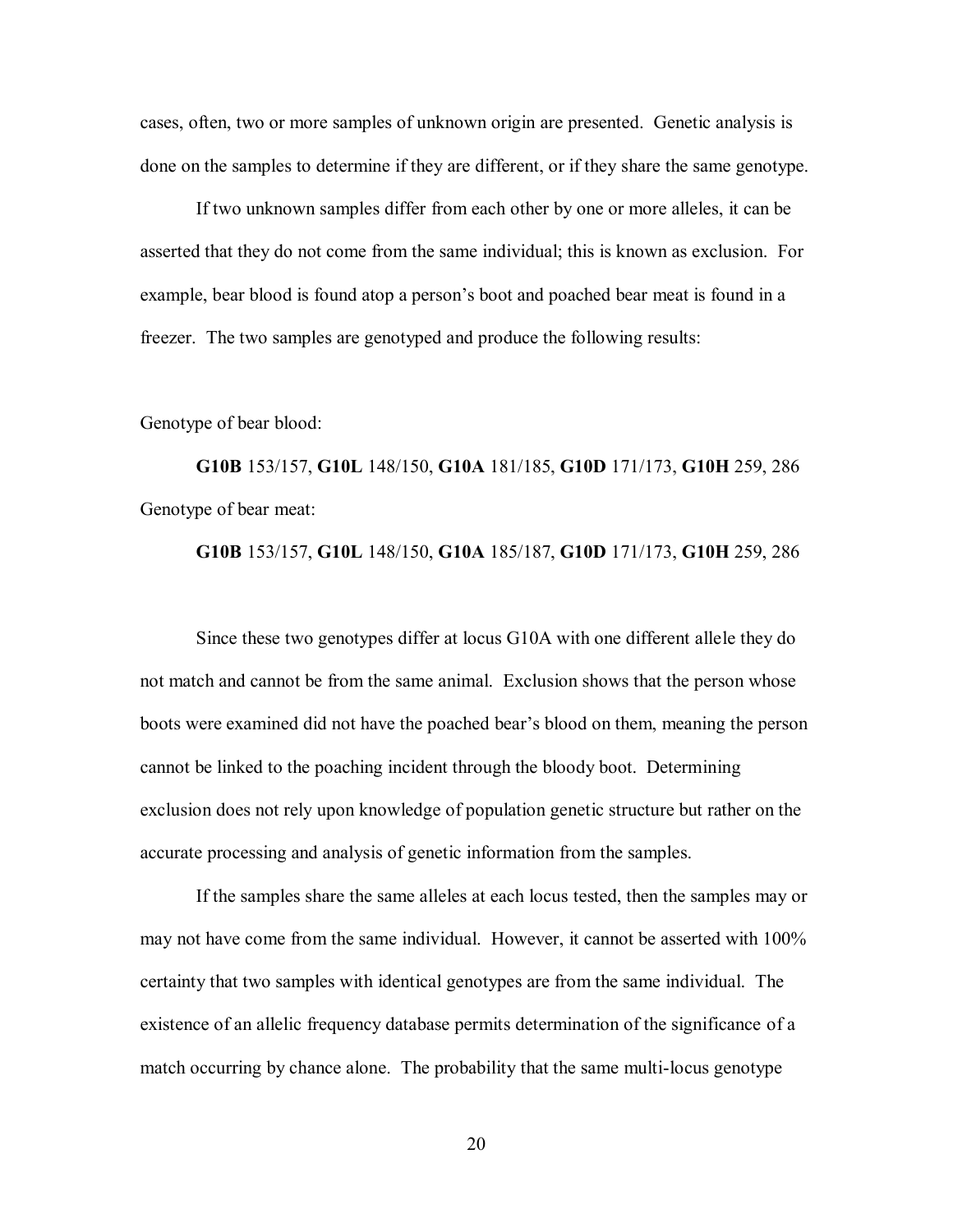occurring in two separate individuals picked at random from the population i.e., inclusion, can be estimated if the frequencies at which the alleles occur are known for the population in general.

# *Inclusion*

If the probability of a random match of several alleles is low and the alleles of the different samples are found infrequently in the population, then it would be unusual to find two bears in the population that share the same genotype at the loci studied. If, on the other hand, the probability for a match is high then it is can be concluded that many individuals within the population may share the same genotype. If two samples share the same alleles at all the loci examined, then depending upon allele frequencies, it can be said with a reasonable amount of certainty that the two samples are possibly from the same individual.

The Third Law of Probability states that the probabilities associated with independent events may be multiplied together to determine the overall probability of the events occurring simultaneously. If the alleles observed were inherited independently, then the probability of finding an individual in the population with a certain genotype would equal the product of the frequencies of the genotypes in the population in accord with the Hardy-Weinberg Law. The probability of observing two different alleles in an individual at the same locus is given by 2pq (where p and q are the frequencies of the two alleles in the population), when the individual is a heterozygote at a given locus. A homozygote is an individual who expresses two identical alleles at a given locus; the probability of observing them in the population is  $p^2$ .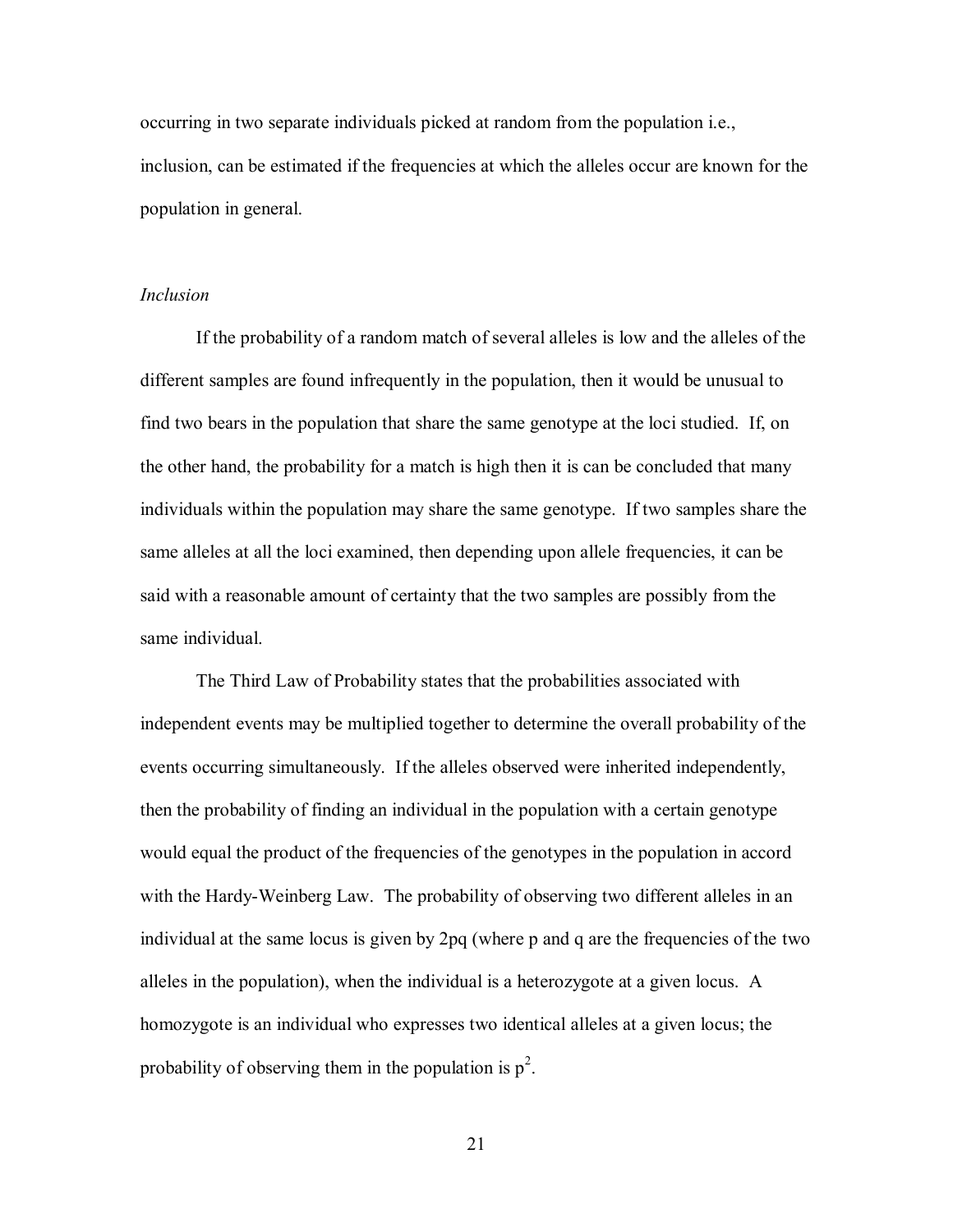For example, say a poached bear is found in the Maine woods and bear meat is found in a suspect's freezer; samples from both are sent to the University of Maine Molecular Forensics Laboratory. The two samples are genotyped at the 5 loci that have been characterized. If the two samples are found to have different genotypes then it can be concluded that the two samples are not from the same individual. If the genotypes are identical, then the significance of this match can be calculated.

The significance of a match can be calculated as in the following example. Assume that the two bear samples have been found to have the same multilocus genotype:

**G10B** 153/157, **G10L** 148/150, **G10A** 181/185, **G10D** 171/173, **G10H** 259/286 The frequency of each allele occurring in the Maine black bear reference population will be taken from the available database. Using Table 2, the frequencies of alleles within the population are:

> **G10B** 153= 0.1812, 157= 0.1159 **G10L** 148= 0.0942, 150= 0.1232 **G10A** 181= 0.1449, 185= 0.2826 **G10D** 171= 0.3261, 173= 0.2101 **G10H** 259= 0.1567, 286= 0.0075

The probabilities each genotype occurring in the population are then multiplied together to provide a probability that an individual bear in Maine could have all five genotypes. In this example, the individual is a heterozygote for all five loci, so the probability calculation is:  $2pq*2pq*2pq*2pq$ , or  $2(0.1812)(0.1159)*2(0.0942)$  $(0.1232) * 2(0.1449)$  $(0.2826) * 2(0.3261)$  $(0.2101) * 2(0.1567)$  $(0.0075)$ . The result, a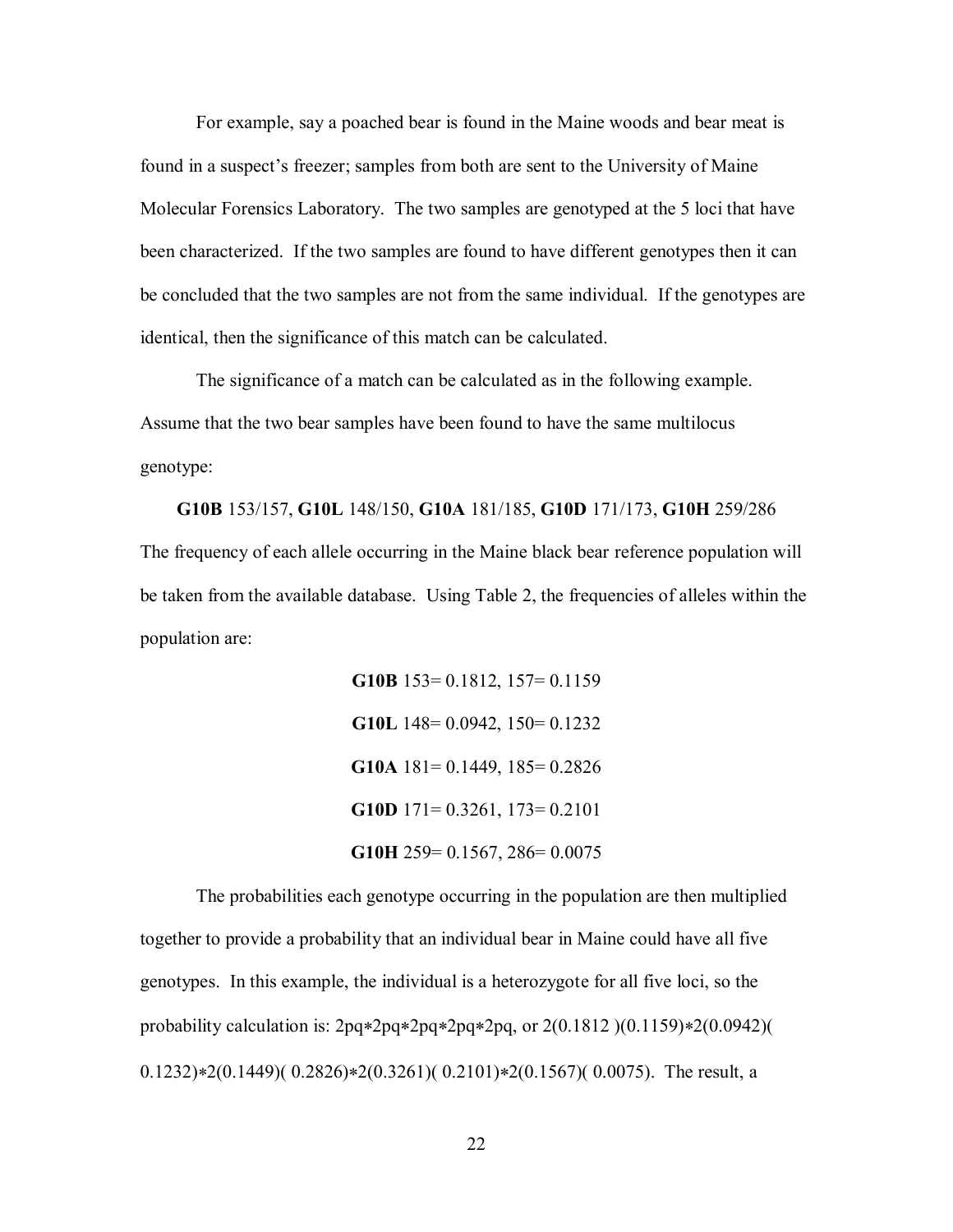probability of 2.57 x  $10^{-8}$ , is the probability of observing two individuals in the population with that genotype. Thus, it is expected that approximately  $1/2.57 \times 10^{-8}$ , or 1 out of 38,910,506 Maine black bear will have this genotype. Because this probability is very small and greatly exceeds the population size, it can be asserted that the two samples are likely from the same individual.

# *Multiple paternity*

Known mother-offspring were genotyped in this study. With the information gathered about specific families, multiple paternity was investigated in families with offspring of two or more. No cases of polyandry or multiple paternity were observed in this study. One possible reason multiple paternity was not observed was because the number of family genotypes obtained was small. If more genotypes had been produced, the chances of observing multiple paternity in the population would have been greater.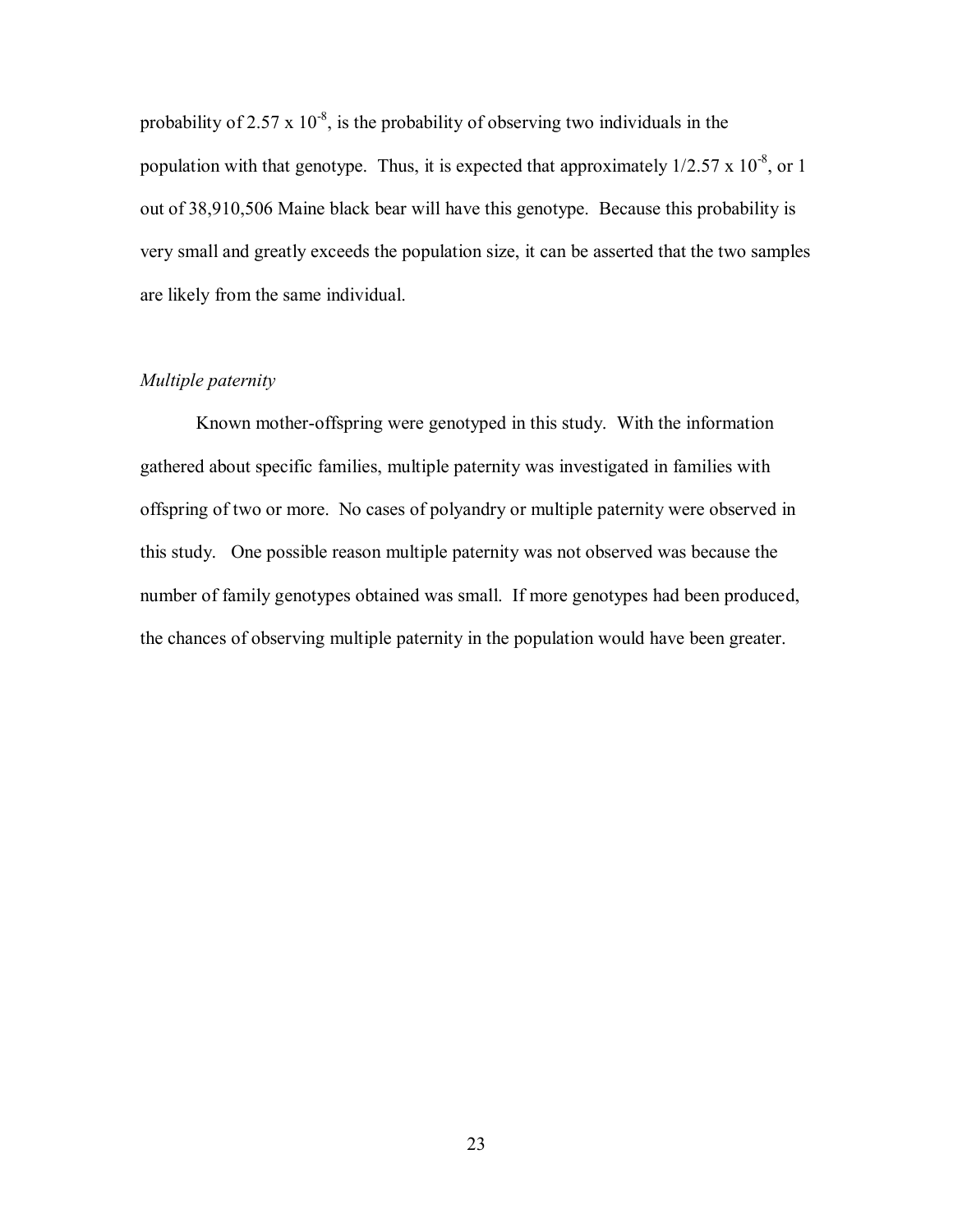# **CONCLUSION**

The production of an allele frequency database for the Maine black bear population can aid in wildlife forensic cases across the State. The database will allow for the determination of the probability of a random match occurring between two samples in wildlife poaching cases. The existence of this database and the information provided in it will hopefully be a deterrent for future bear poaching cases in the State of Maine.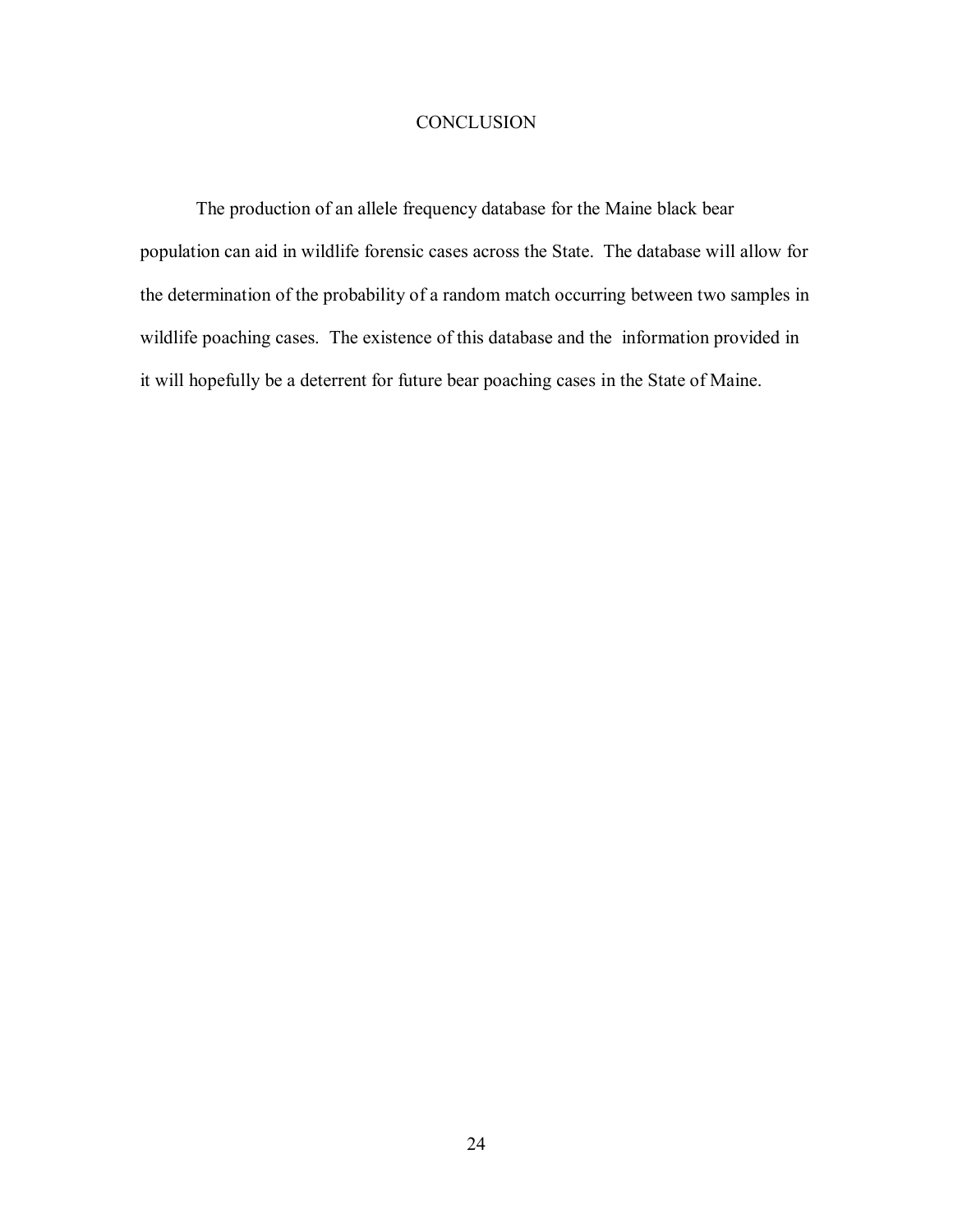# APPENDIX

Figure 3. Multilocus genotypes for individuals in family 13 with pedigree.



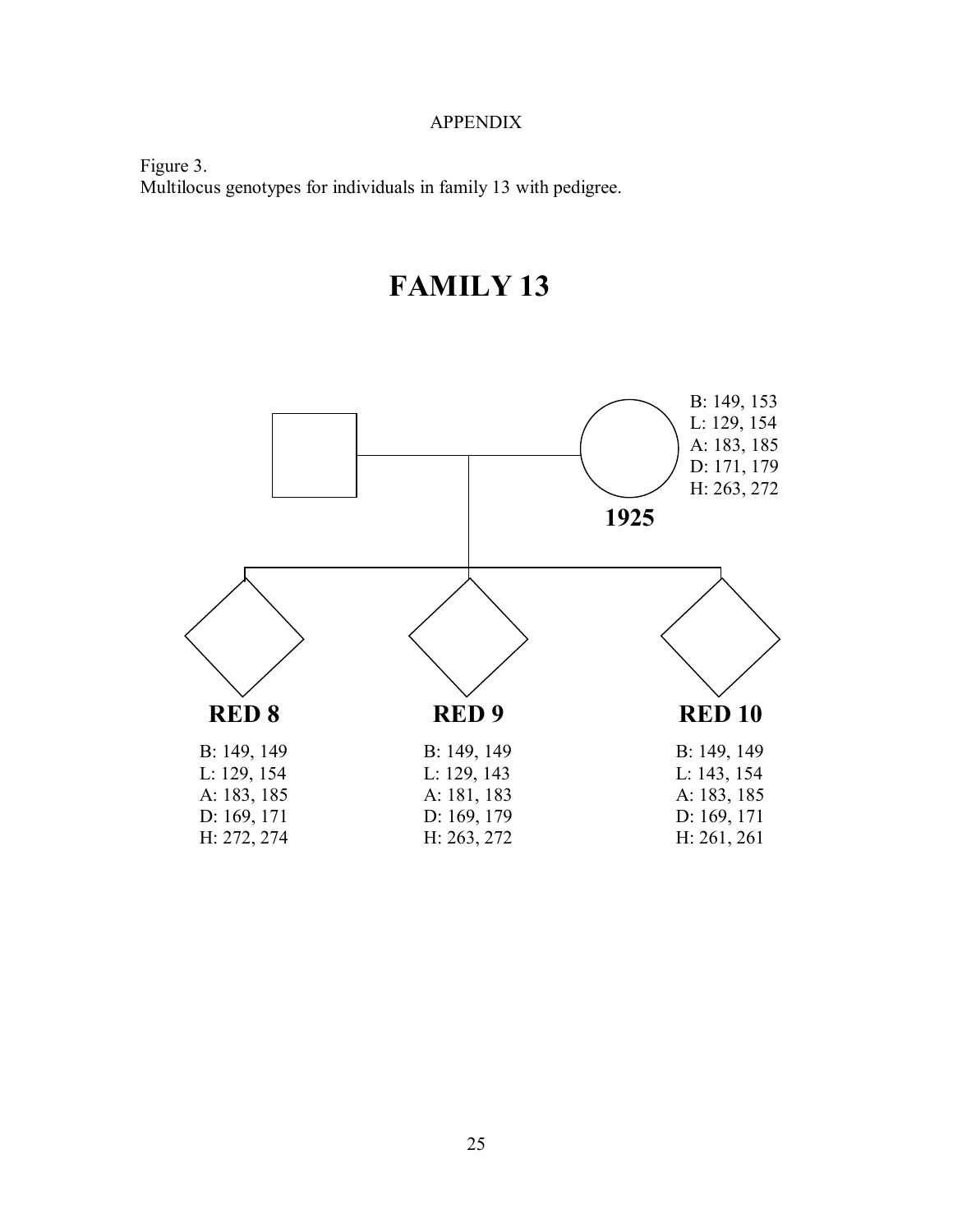Figure 4. Multilocus genotypes for individuals in family 1 with pedigree.

# **Family 1**

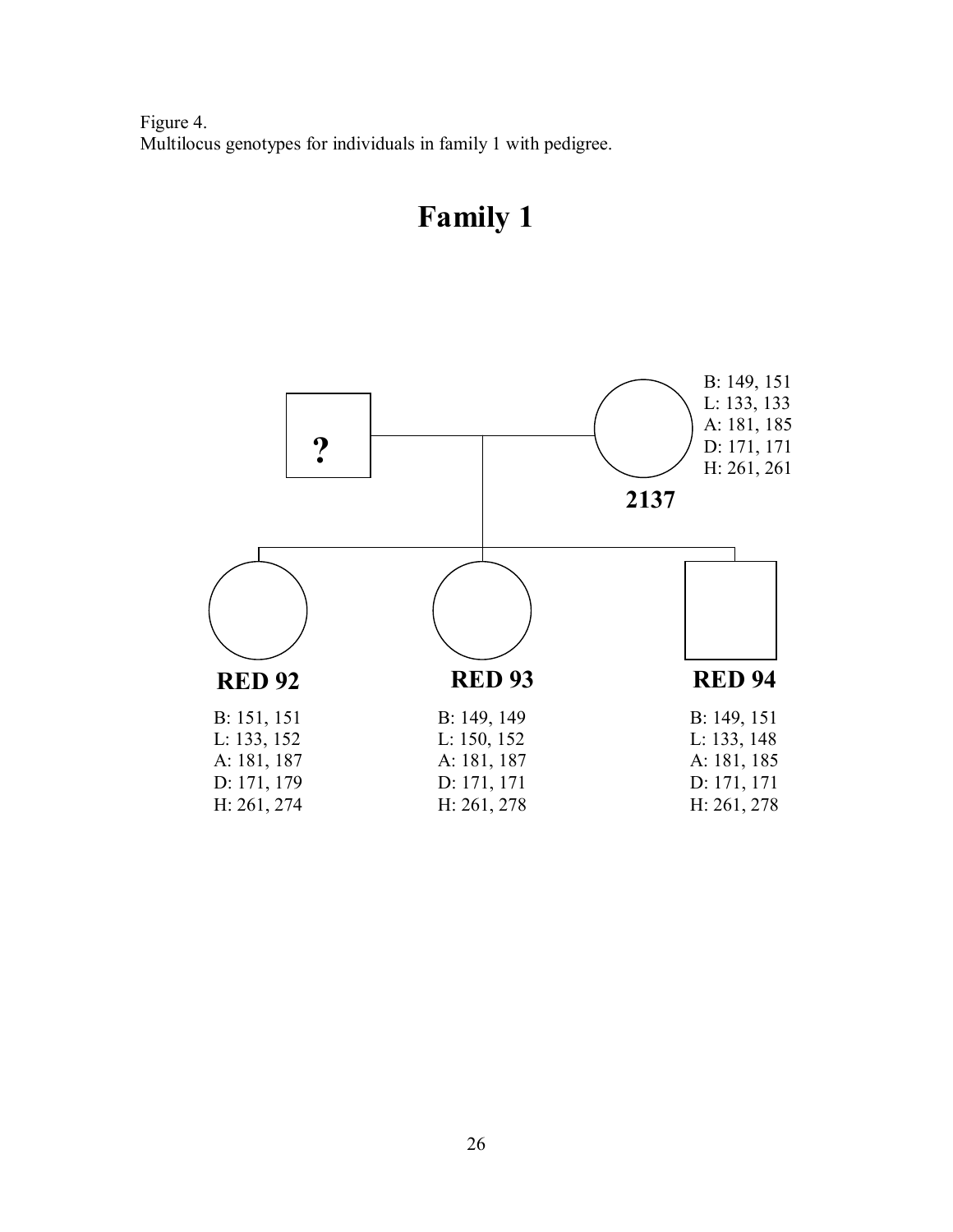# LOCUS B

Figure 5. Chromatographs of typical allelic patterns for locus B.



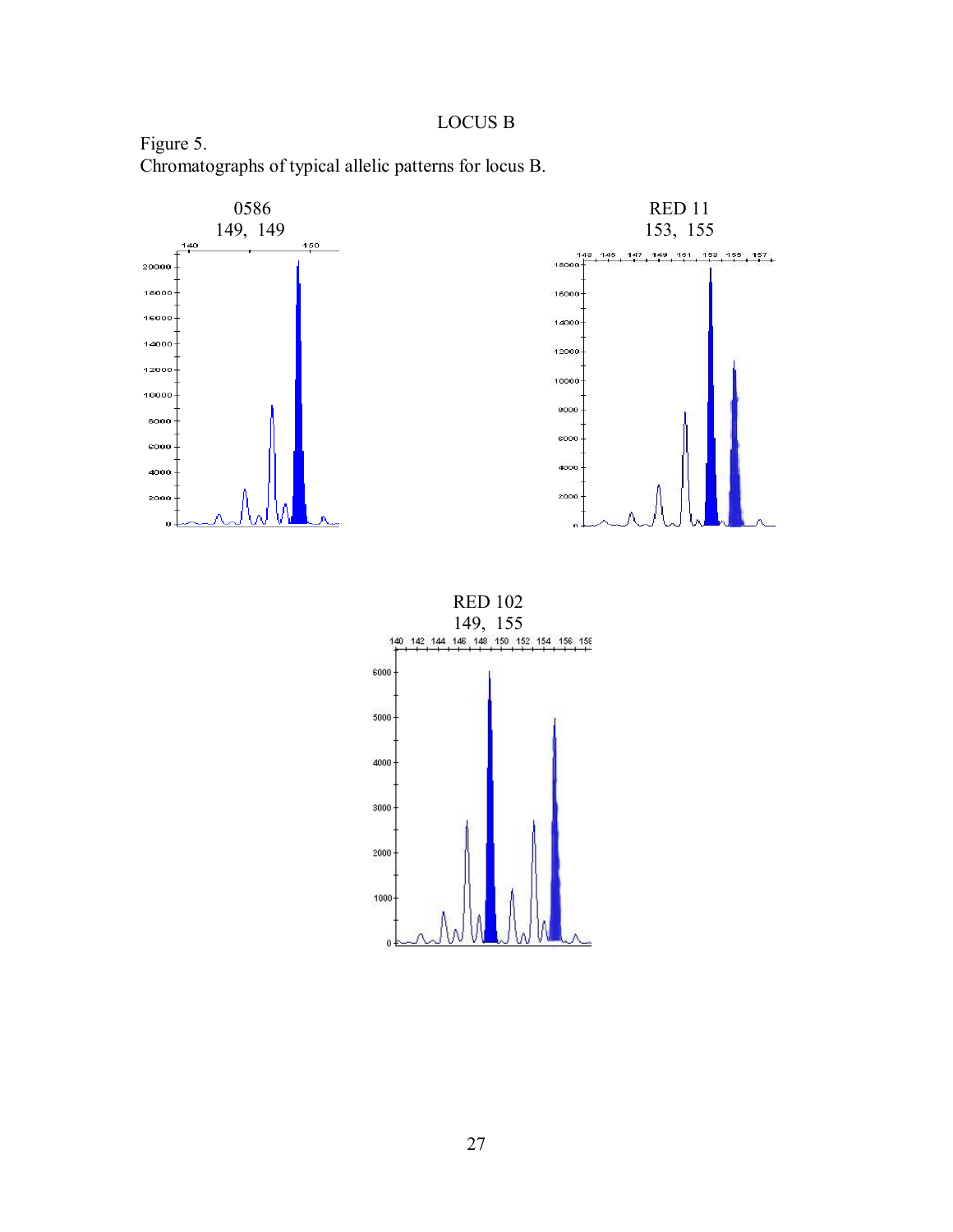LOCUS L

Figure 6. Chromatographs of typical allelic patterns for locus L.

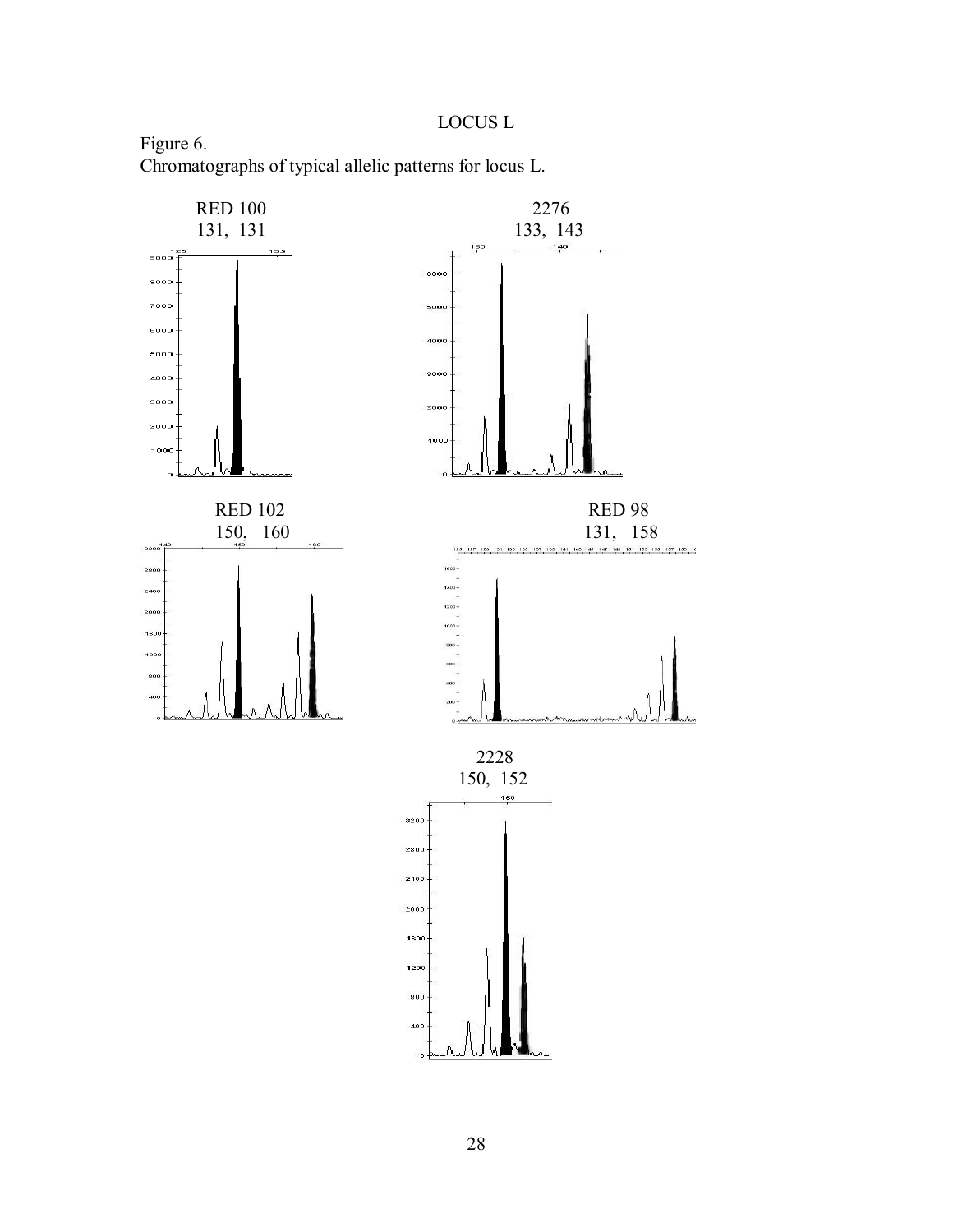LOCUS A

Figure 7. Chromatographs of typical allelic patterns for locus A.

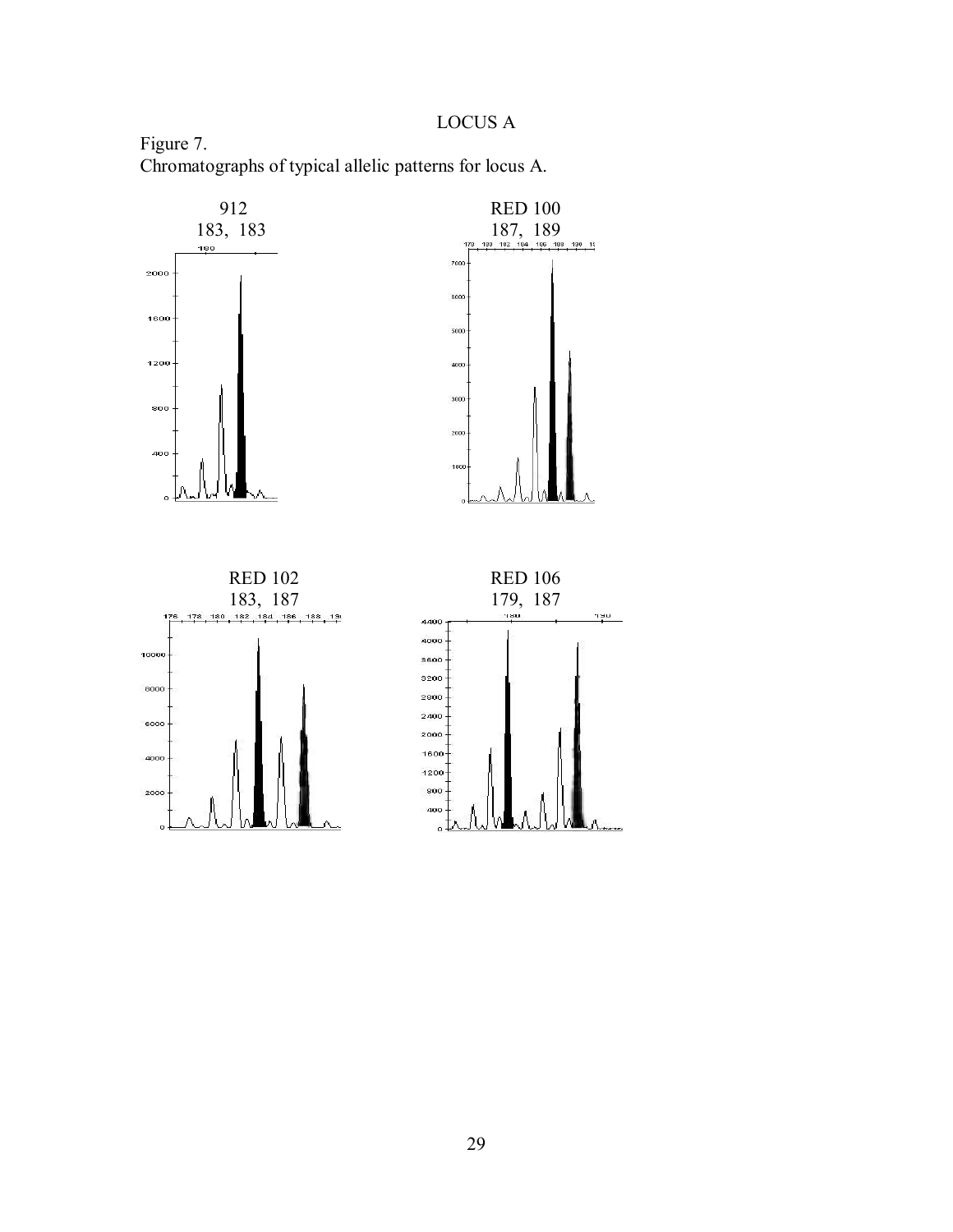# LOCUS D

Figure 8. Chromatographs of typical allelic patterns for locus D.

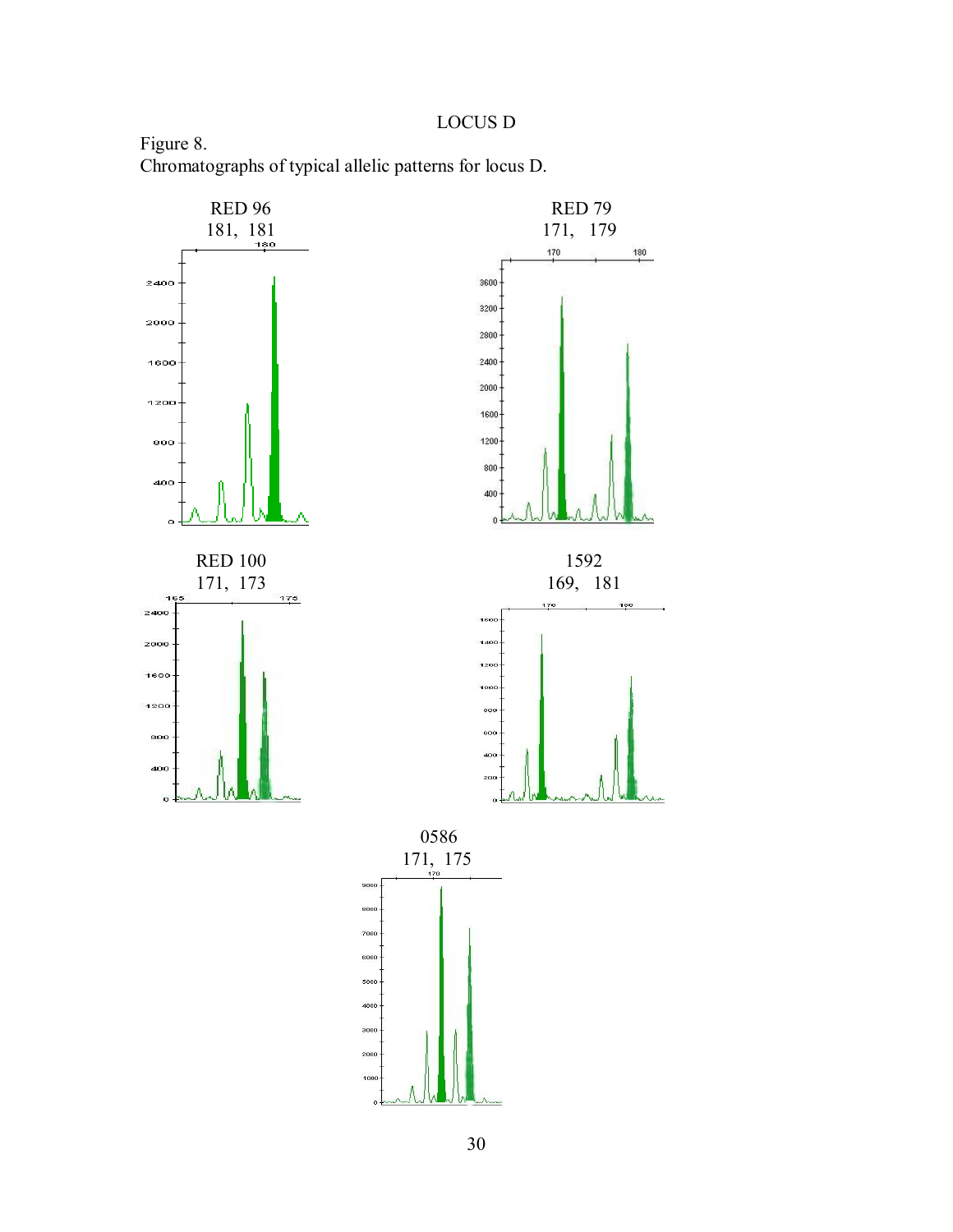LOCUS H

Figure 9. Chromatographs of typical allelic patterns for locus H.

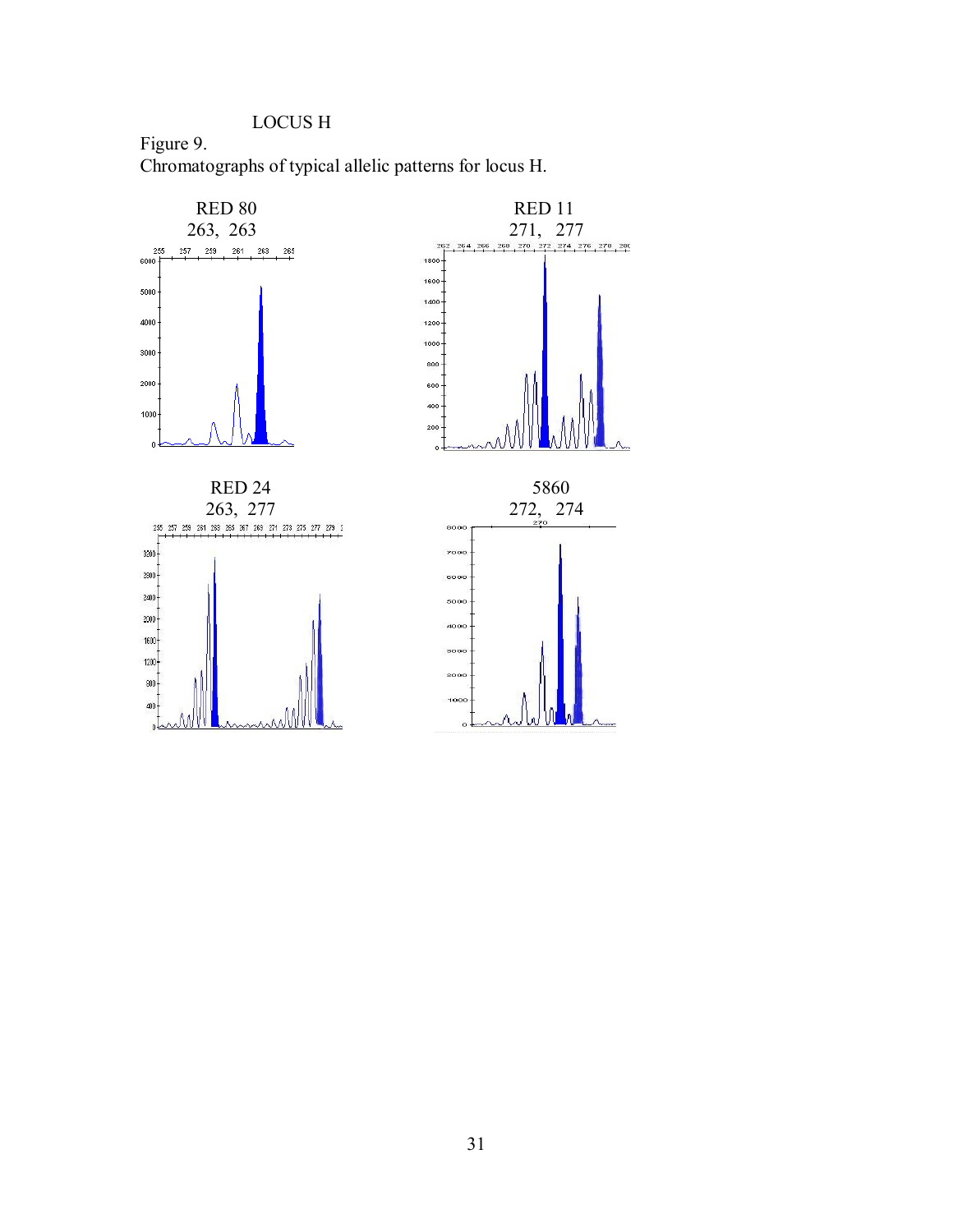### REFERENCES

- Baker, R. J., Dewoody, J. A., Write, A. J., Chesser, R.K. On the Utility of heteroplasmy in genotoxic studies: an example from Chernobyl. Ecotoxicology. 1999; 8: 301-309.
- Burton, C. Microsatellite analysis of multiple paternity and male reproductive success in the promiscuous snowshoe hare. Canadian Journal of Zoology. 2002; 80(11): 1948-1956.
- Carling, Matthew D., Wiseman, Patryce Avsharian, Byers, John A. Microsatellite analysis reveals multiple paternity in a population of wild pronghorn antelopes (*Antilocapra Americana*). Journal of Mammalogy. 2003; 84(4): 1237-1243.
- DeWoody, J. Andrew. Molecular approaches to the study of parentage, relatedness, and fitness: practical applications for wild animals. Journal of Wildlife Management. 2005; 69(4): 1400-1418.
- DeYoung, R. W., Demarais S., Gonzales R. A., Honeycutt R. L., Gee K. L. Multiple paternity in white-tailed deer (*Odocoileus virginianus*) revealed by DNA microsatellites. Journal of Mammalogy. 2002; 83: 884-892.
- Griffith, S. C., Owens I. P. F., Thurman K. A. Extra pair paternity in birds: a review of interspecific variation and adaptive function. Molecular Ecology. 2002; 11: 2195-2212.
- Hartl, D. L. *A primer of population genetics*. Sunderland: Sinauer Associates. 1988.
- Inman, K., Rudin, N. *An introduction to forensic DNA analysis.* Boca Raton: CRC Press. 1997.
- Jarne, P., Lagoda, P. J. L. Microsatellites, from molecules to populations and back. TREE. 1996; 11: 424-429.
- Kovach, Adrienne I., Powell, Rodger A. Effects of body size on male mating tactics and paternity in black bears *Ursus americanus.* Canadian Journal of Zoology. 2003; 81 (7): 1257-1268
- Martin Roland D., Vashon Jennifer. 2006 Wildlife Division Research & Management Report [Internet]. Agusta, ME: State of Maine; 2007 [26 June 2007]. Available from: http://www.maine.gov.
- Maine Department of Inland Fisheries & Wildlife: 2007 Maine Hunting Seasons [Internet]. Augusta, ME: State of Maine; 2007 [17 July 2007]. Available from: http://www.maine.gov/ifw/hunttrap/2007huntseasondates.htm.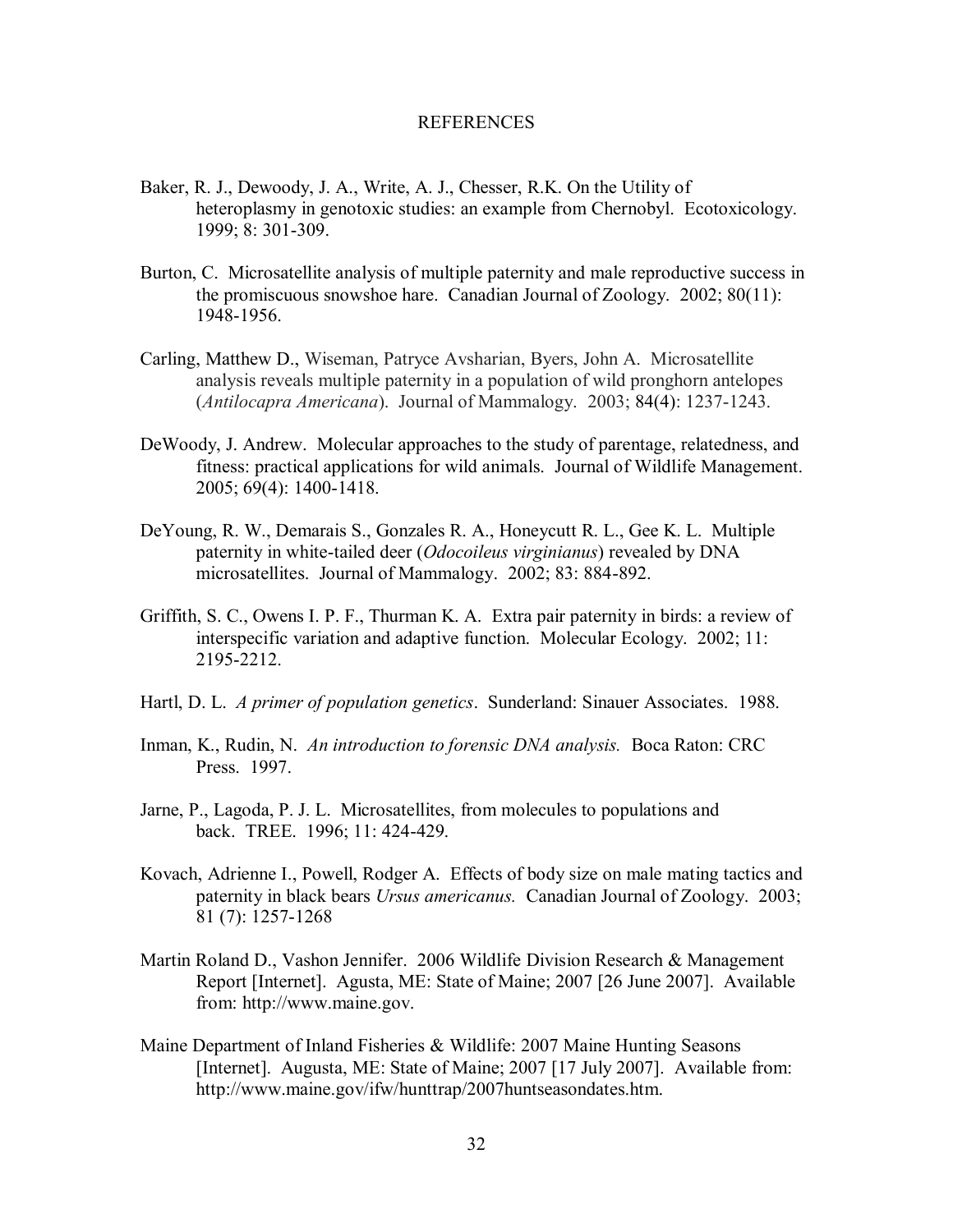- National Research Council. The evaluation of Forensic DNA evidence. Washington: National Academy Press. 1996.
- Paetkau D., and Strobeck, C. Microsatellite analysis of genetic variation in black bear populations. Molecular Ecology. 1994; 3:489–495
- Paetkau D., G.F. Shields, and C. Strobeck. Gene flow between insular, coastal and interior populations of brown bears in Alaska. Molecular Ecology. 1998; 7:1283–1292
- Raymond M. & Rousset F, GENEPOP (version 1.2): population genetics software for exact tests and ecumenicism. J. Heredity. 1995; 86: 248-249
- Rossiter, S. J., Jones G., Ransome R. D., Barratt E. M. Parentage, reproductive success and breeding behaviour in the greater horseshoe bat (*Rhinolophus ferrumequinum*). Proceeding of the Royal Society. 2000; Series B (267): 545- 551.
- QIAGEN, California. QIAamp DNA Mini Kit and QIAamp Blood Mini Kit Handbook. 2003.
- Waits, Liseette, Taberlet, Peirre, Swenson, Jon E., Sandergren, Finn, Franzen, Robert. Nuclear DNA microsatellite analysis of genetic diversity and gene flow in the Scandinavian brown bear (*Ursus arctos).* Molecular Ecology. 2000; 9: 421-431.